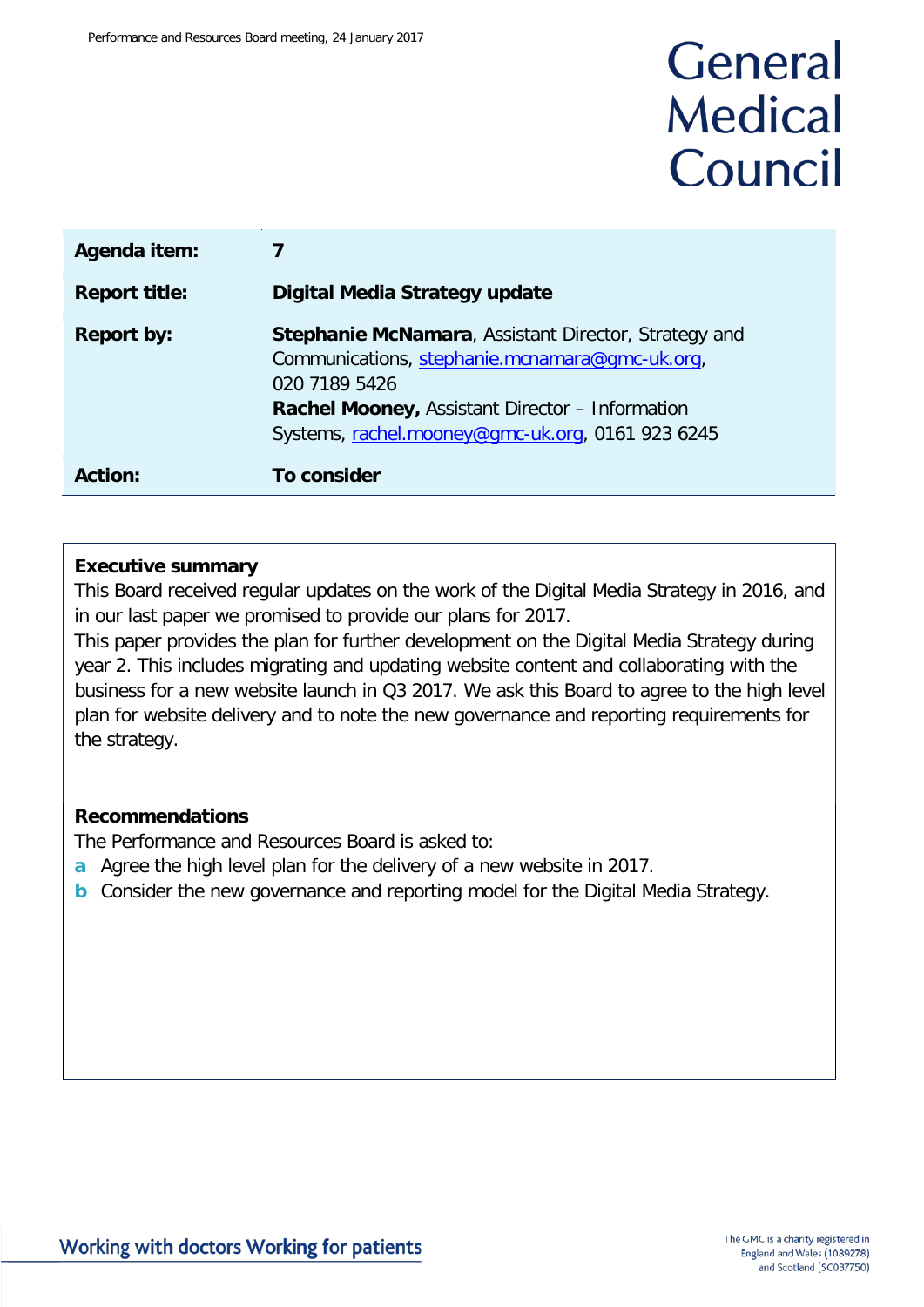#### **Background**

- **1** We have started year two of the Digital Media Strategy which runs from November 2016 - November 2017, and a key deliverable of this year is to launch a new website in Q3 2017. In year one, we successfully procured a new content management system, ran a continued campaign of internal communications and engagement across the business, provided training in new content principles, and ensured the business planning team prioritised time in all 2017 business plans for this strategy.
- **2** The Strategy will help us to transform the impact we have as an organisation by making our digital presence more customer focused, efficient and collaborative. It involves making a range of changes to the way we work internally, and to the way we think about and manage content generally. One key goal of the strategy is to help increase internal efficiencies, for example by reducing the amount of inquiries we receive via our various customer contact channels.

#### **Website delivery plan**

**3** The Web Project Team, composed of staff from Information Systems (IS) and Strategy and Communication (S&C), have been working closely over the last few months to agree the best and most effective way to deliver a website in Q3 2017 with new content for our key user journeys. This has been set out in three main phases of work. Detailed information is at Annex A.

#### Phase 1 (Q1 2017 - Q3 2017)

- **4** Between January and February 2017 the team will hold initial workshops with each policy directorate to discuss the web project in detail, identify key website user journeys for their areas of work, and seek commitment for time and resources from staff to work on the project. They will then continue to work closely with staff in relevant directorates between February and June to review and improve 40-60% of the web content, focusing on priority user journeys and tasks where improvements can justifiably be made - as well as improving the List of Registered Medical Practitioners' (LRMP's) look and functionality.
- **5** Expected outcomes of Phase 1 include:
	- new look and feel website
	- 40-60% new/refreshed content based on key user journeys
	- improved LRMP look and functionality
	- **u** upgraded look and feel for pop-up portals (GMC Online and Connect)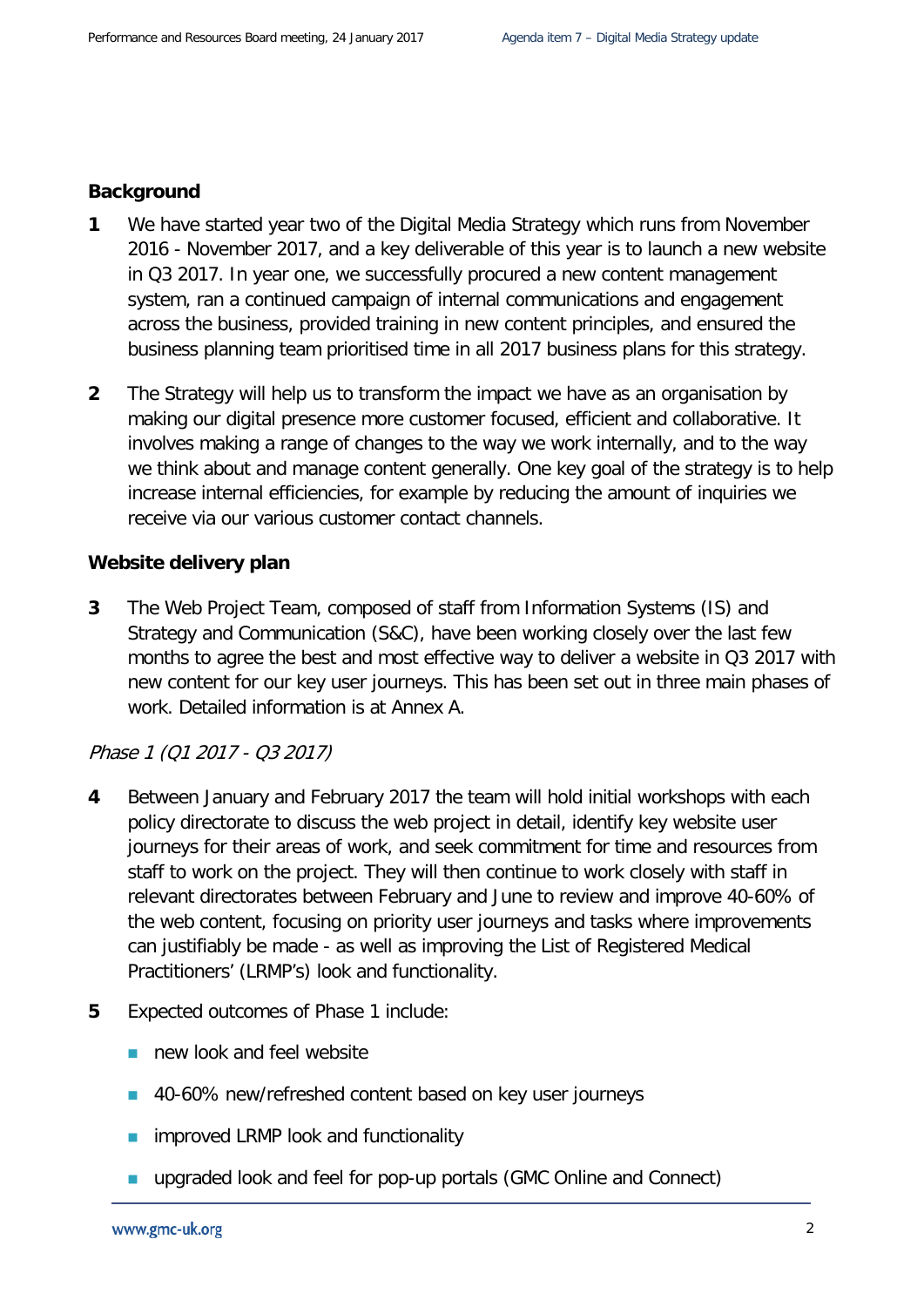**n** improved FTP complaints online procedure.

#### Phase 2 (Q4 2017 - Q2 2018)

- **6** Following launch in Q3 2017, work will continue to review and improve the rest of the website content, continuing to focus on user needs and internal efficiency improvements. This work will be supported by advanced analysis of the data gathered from the live website, and will also include a first review of microsites (e.g. Learning Disabilities, Good Medical Practice in Action (GMPiA), the intranet and GMC Online.
- **7** Expected outcomes of Phase 2 include:
	- ~100% of website content reviewed and improved
	- GMC Online fully integrated into website (i.e. not a separate pop-up window)
	- **n** improvements to structure, contents and look and feel of microsites
	- **n** content development consistently supported by data analysis/evaluation
	- **Partially intraneted** improvements developed and partially implemented

#### Phase 3 (from Q2 18 onwards)

- **8** Work on the remaining microsites and the intranet will be completed and features of GMC Online and GMC Connect will be rebuilt as part of Phase 3. From that point onwards all content and systems will be continually developed and improved based on evidence from progressively more advanced user need/feedback evaluation practices.
- **9** Expected outcomes of Phase 3 include:
	- **n** completion of improvements to intranet and microsites
	- **Functional improvements to GMC Online**
	- **EXECTE EXECTED** evidence-based online content management and development model established and implemented from that point onwards

#### Other work streams

**10** The Web Project will advance in tandem with other strands of the Digital Media Strategy to transform the digital culture across the GMC. Other key work streams of the strategy include internal communications, developing a community of content experts, developing innovative evaluation and audience insight frameworks,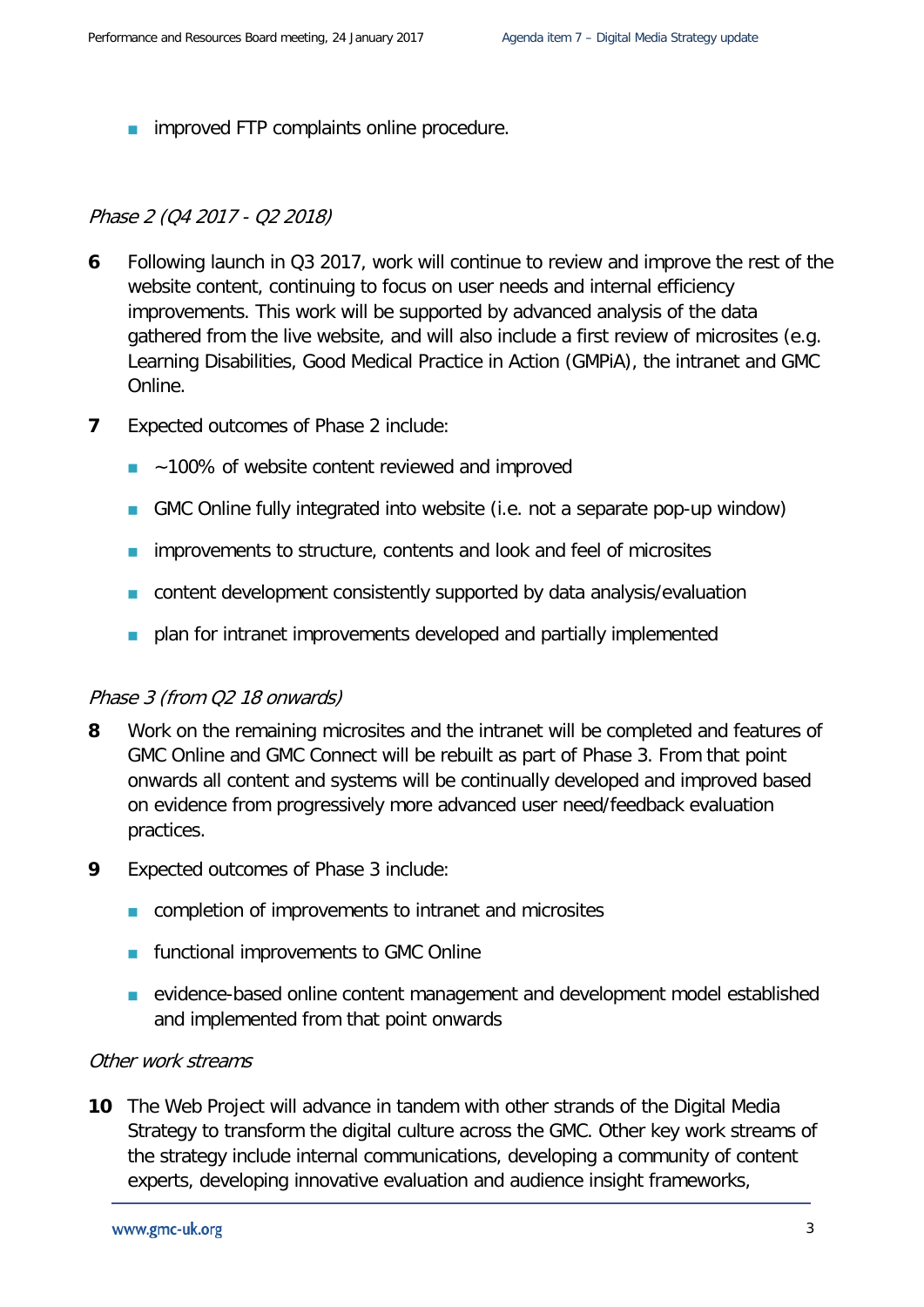developing cross-channel integration, and fostering external partnerships for the development of new digital content. Annex B provides a high level roadmap for the strategy as a whole.

### **Digital Media Strategy Organisation**

- **11** The Web Project Team plans to work with a flexible project management approach, as is common in projects of this kind. This will allow more adaptable collaboration with directorates and faster content turnaround and testing, ensuring contents are fit for purpose and, importantly, tailored to directorate-related user journeys and priorities. In order to retain flexibility, and in particular to provide the right amount of dedicated support to directorates during this work, resourcing for this programme of work is being reviewed and additional resources may be sought where necessary.
- **12** The Web Project Team will report into the Digital Media Strategy Project Board, comprising Assistant Directors from across the business. The board will meet at least monthly, receive regular reports on progress and exercise oversight of all work streams under the Digital Media Strategy.
- **13** This Project Board will continue to report into the current S&C Programme Board, whose membership will change to Directors. The Programme Board will provide corporate management oversight of projects under the Innovation Portfolio such as the Digital Media Strategy, Customer Service, LRMP consultation and Communications and Engagement.
- **14** A chart depicting the overarching governance arrangements and the position of the Web Project within it can be found on slide 4 at Annex A, and updated terms of reference for the Programme Board and Project Board are at Annex C. The approach was communicated to the Senior Management Team and to Assistant Directors by Stephanie McNamara, Assistant Director, Strategy and Communications, on 22 December 2016.

#### **ANNEXES**

- A Web project approach and timelines
- B Digital media strategy high level roadmap
- C Terms of reference for the Project and Programme Board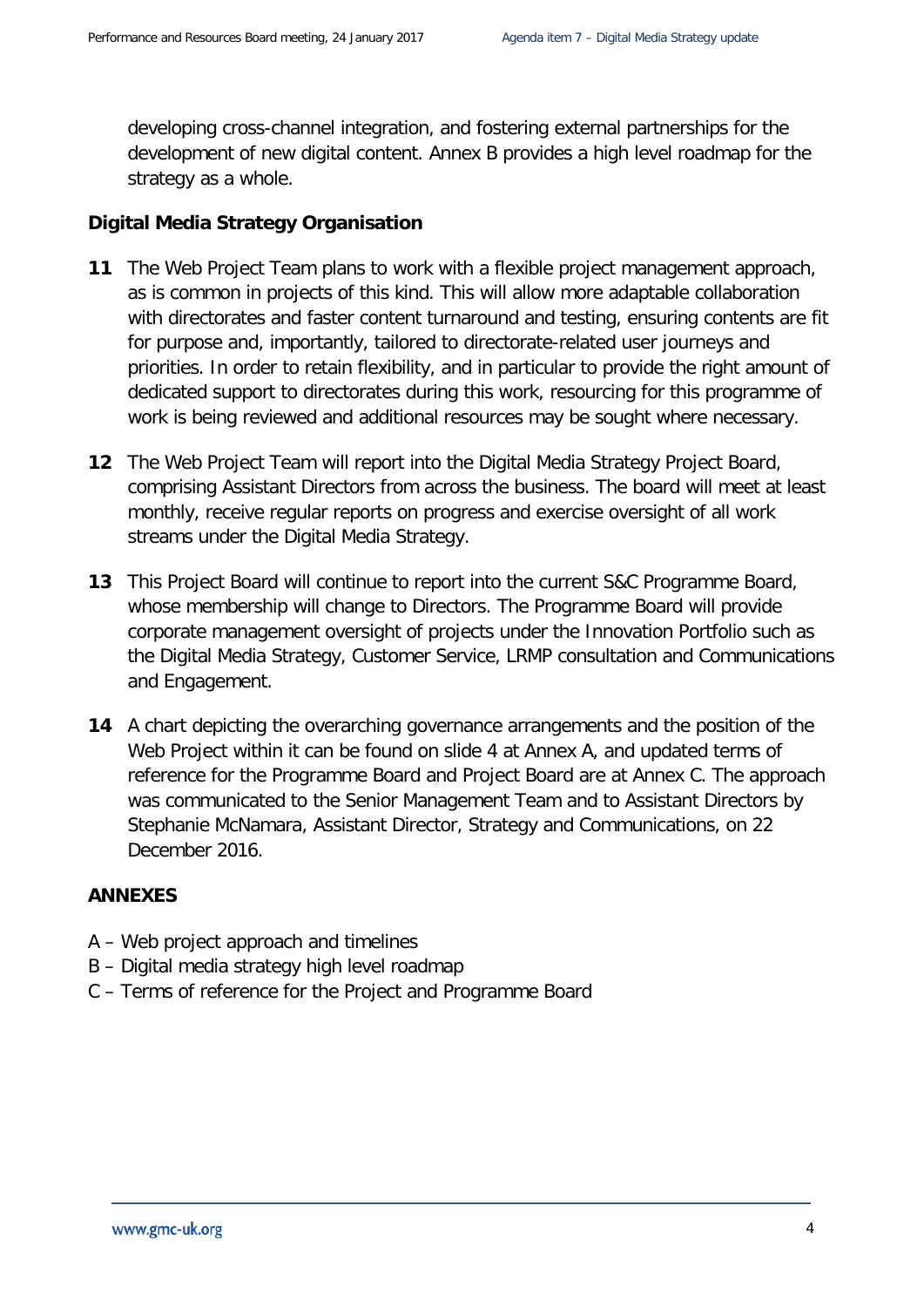# General **Medical** Council

# Web Project Approach

**Authors:** Jono Jones, Neil Martin, Andy Danieli and Jodi Blanc

Working with doctors Working for patients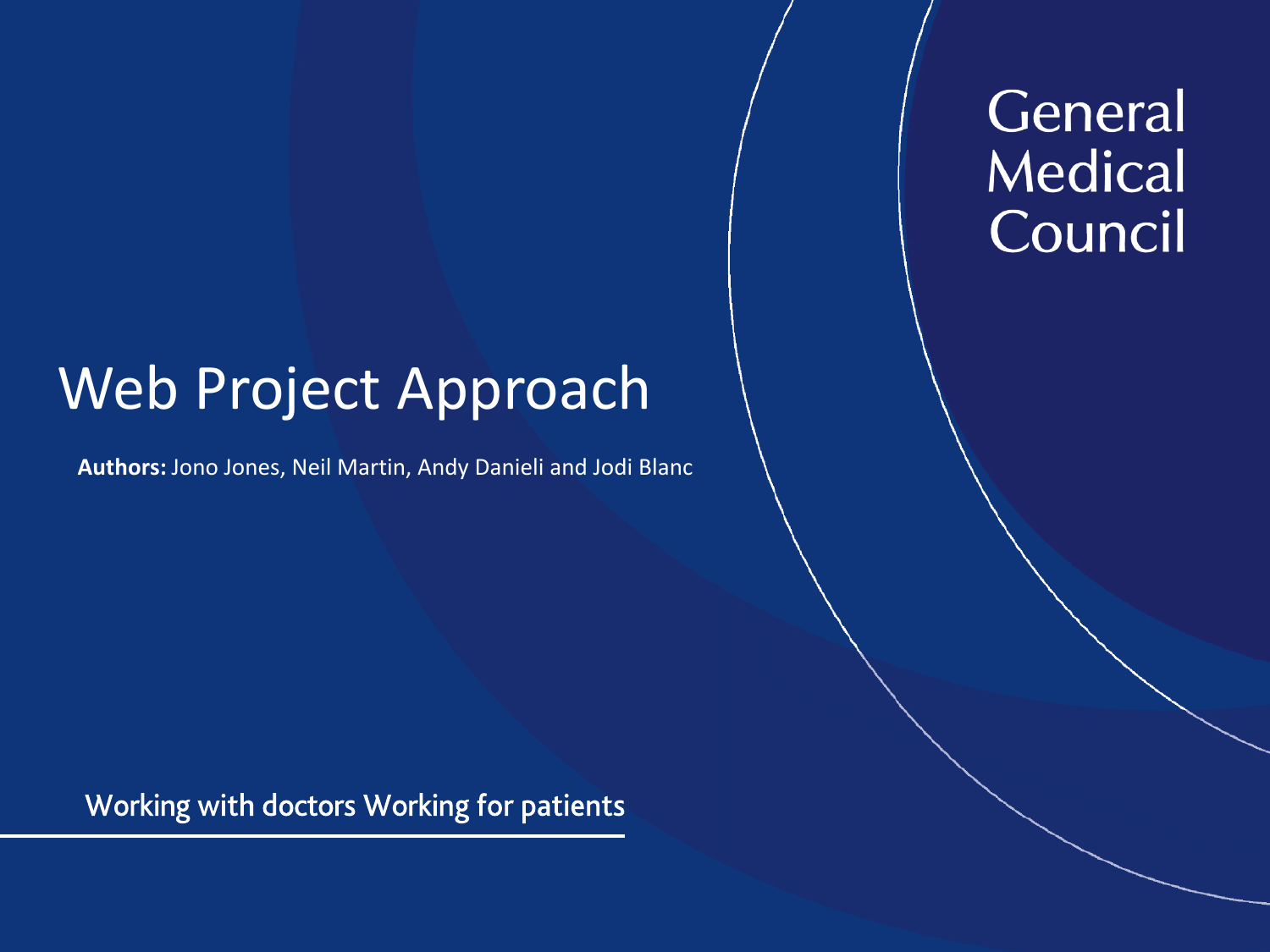## Scope of the Web Project

- The **Web Project** encompasses all those elements/efforts that feed in to the GMC's websites, starting from the main GMC website and its ongoing evolution.
- The project will move on to cover the GMC's microsites in Phase 2, and the GMC Intranet during the course of 2018.
- The project will also look at re-writing some of the GMC Online portal as part of Phase 2
- It is a large project as part of the wider **Digital Media Strategy**

Genera 2Medica Council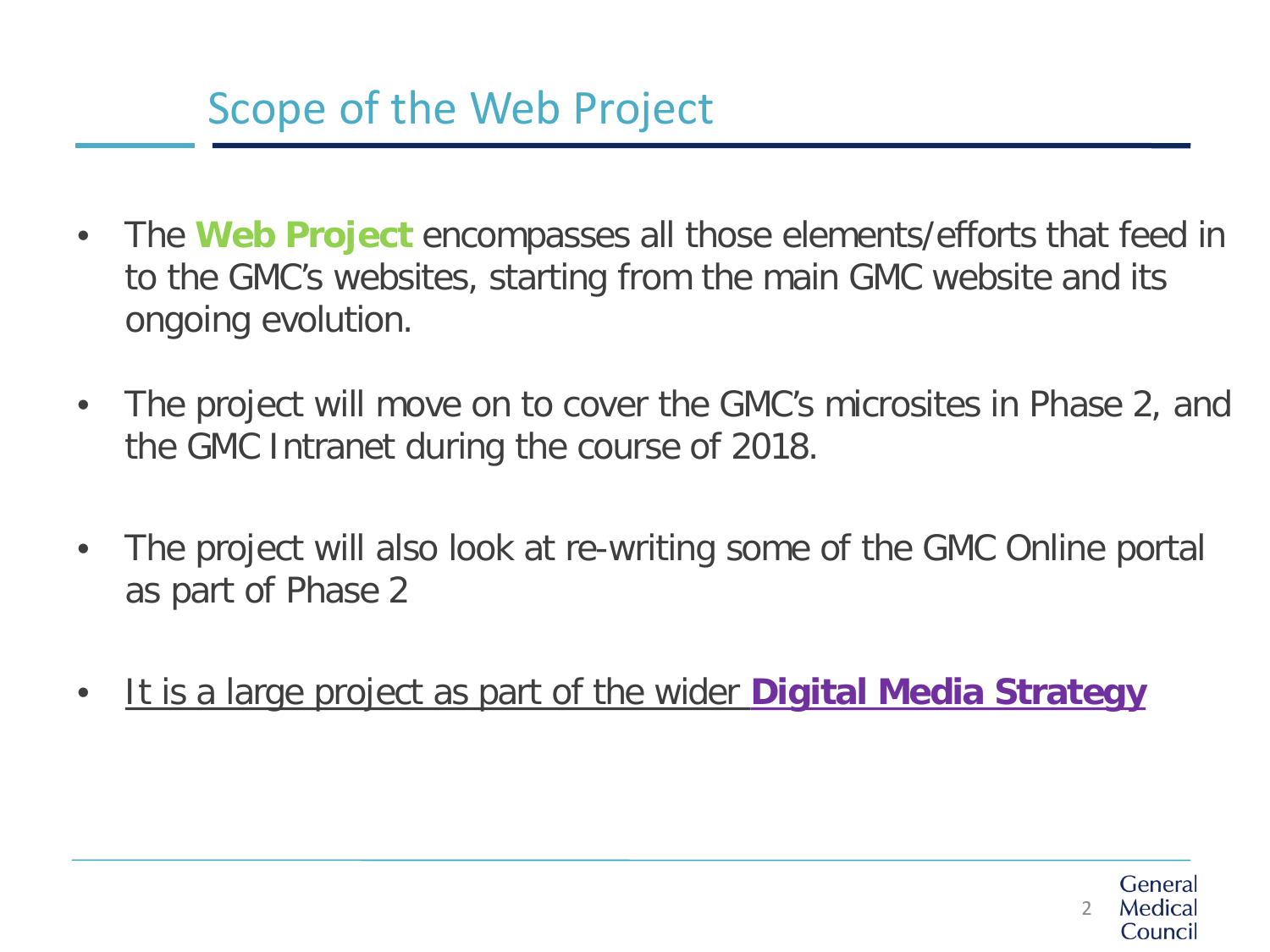## Benefits & Approach

- The **main benefit** of this project lies in the creation of a **new website that better meets the needs of its users**; as we progress through the project, the same kind of improvement will be applied also to other parts of our web presence (GMC Online, GMC Connect, microsites, …).
- Another expected benefit of the project is a **reduction of the cost and time** necessary to produce content that works in many places/contexts, through the application of a **create once, publish everywhere (COPE)** approach that allows the delivery of the same content on various platforms (e.g. mobile, tablet, PC, …) with minimal effort.
- A key part of our approach to the project is the implementation of a **new Content Management System (CMS),** Sitecore, that will enable the adoption of a **Create Once, Publish Everywhere** (COPE) approach to content management and delivery across the organisation.
- Another key aspect of the approach is a **strong focus on priority user journeys** the experiences/tasks that attract the majority of users to the GMC website (e.g. registration, making complaints, …)
- We will adopt a **phased approach** to the project, whereby we'll first focus on improving user experience in relation to priority user journeys, delivering a new website inspired by this philosophy by Q3 2017 – and then proceed to improve other aspects of the GMC web experience in Phases 2 and 3 (2017-2018)
- We will take an **Agile approach to delivery**: within a top level phased and time-boxed delivery, **we will** *vary the scope* **of our work as we proceed**, aiming to release the new website by the target delivery date.
- A new **web project team,** comprising colleagues in Strategy & Communications and Enterprise Systems, has been set up to drive the project. The team will work in close collaboration with the wider Business Teams.

General Medical 3Council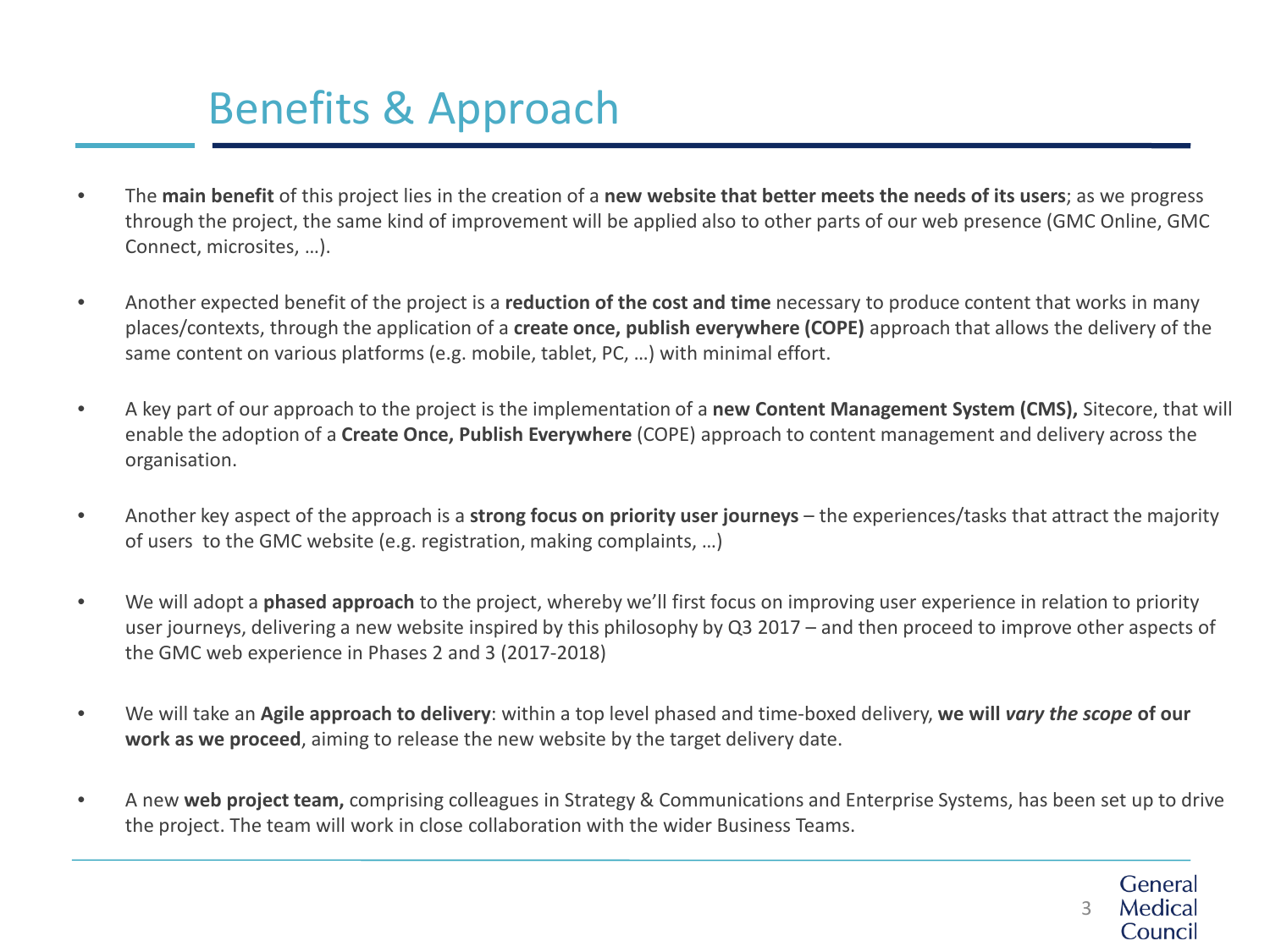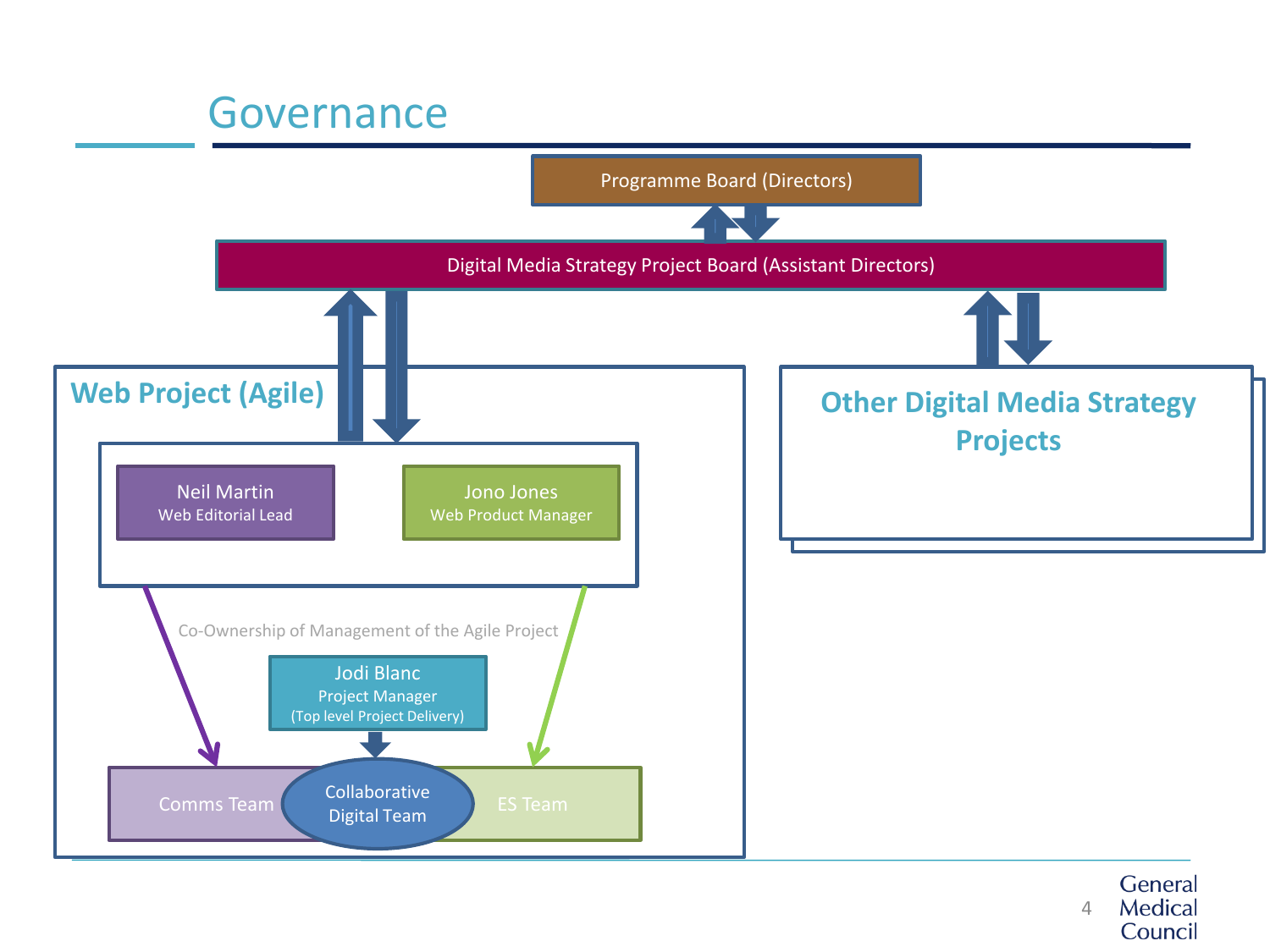## Phase 1 Scope

### **Phase 1**

Releasing end of Q3 (September) 2017

### – **New Website released**

- Establish Key User Needs and User Journeys
- 40% -60% of content replaced with UX-driven/user-need-fulfilling content depending on the agile velocity of the team and business commitment. Existing content remains until Phase 2, unless it's deemed removable.

### – **Replacement for LRMP + API**

• A public facing evolution of LRMP as we know it (plus filtered 'spent sanctions' to fulfil Publication and Disclosure requirements).

### – **Complaint Form**

- New technology stack using new Enterprise Layer API, New Front End, Siebel Backend.
- **New Look Portal popups** (Open UI)
	- Same features, powered by Siebel, upgraded look

Genera 5Medical Council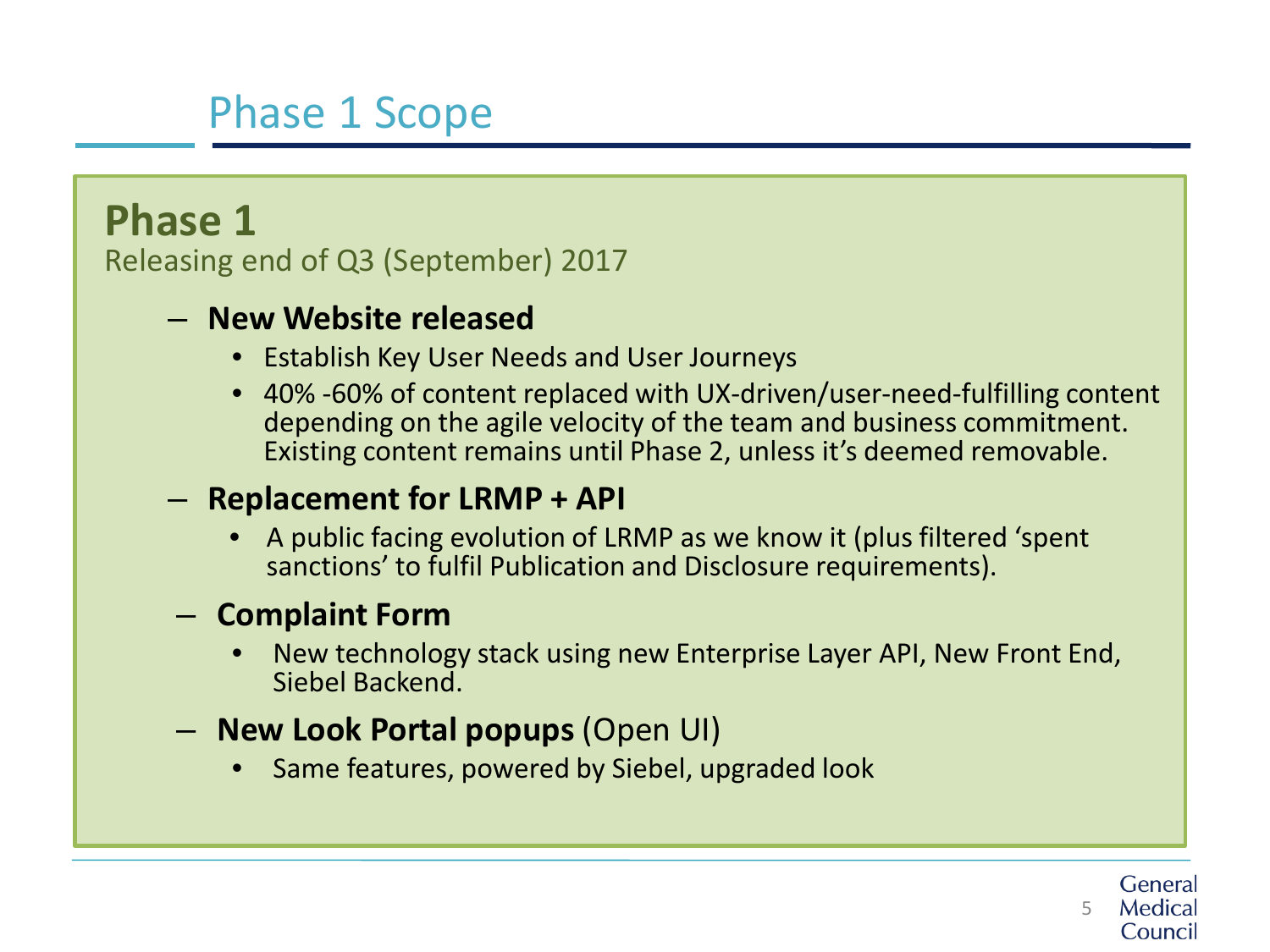## Phase 2 Scope

## **Phase 2**

Releasing Q2 2018

### – **Finalise Website Content**

- Establish wider User Needs and User Journeys
- ~100% of content replaced with UX-driven/user-need-fulfilling content.
- Priority microsites and intranet work begins
- **Apply data analysis to content improvement as standard**
- **GMC Online Embedded in iFrame**
	- GMC Online made to look like part of the site not a popup
- **Smaller GMC Online features implemented in new technology**
	- Where there is a business case: e.g. Smaller features that can be re-used in Apps

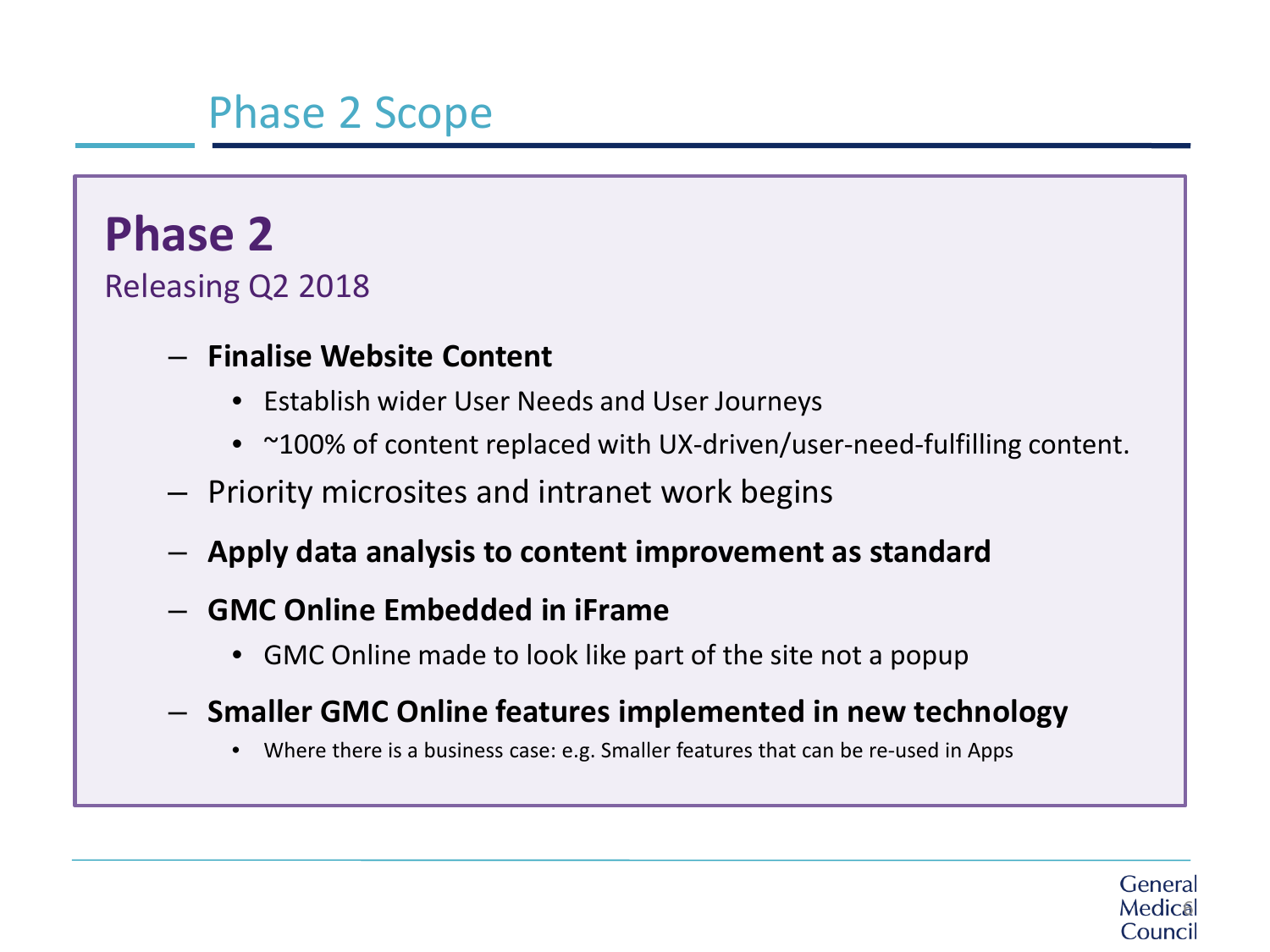## Phase 3 Scope

# **Phase 3**

Releasing incrementally and iteratively through 2018 and beyond

- **Remaining microsites and intranet completed**
- **Iteration by iteration, assess features of GMC Online for rebuild**
	- In priority order, assess a thin slice of GMC Online to decide if there is a business case to rebuild in new tech.
- **New app or features in existing apps for doctors to interact with some of the portal features?**
- **Iteratively develop website as a whole**
	- Use data to drive improvements to fulfil user needs

Genera 7Council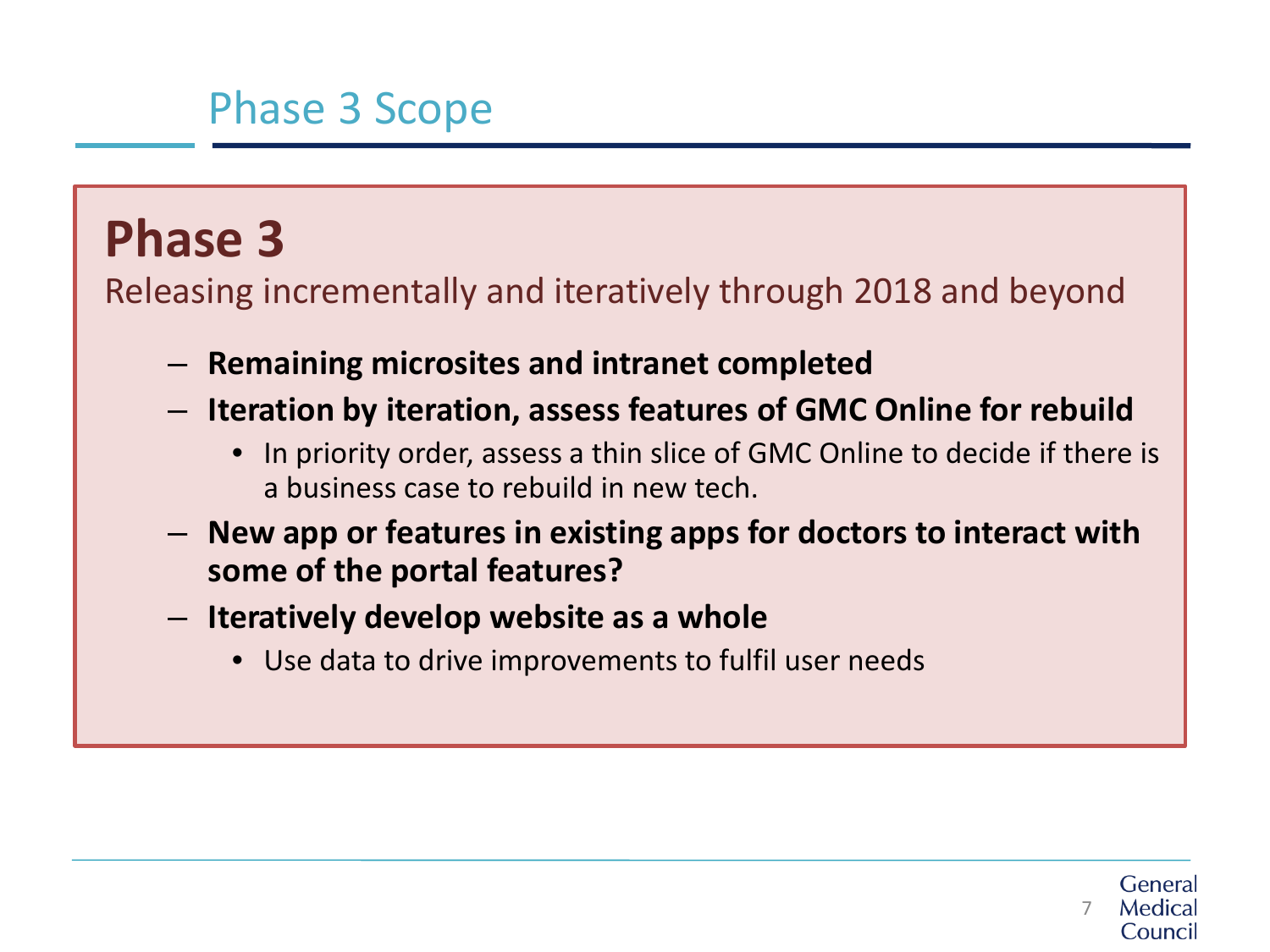## Four Tiered Approach to Journeys/Content

- We will classify User Journeys/Content into Tiers where more effort is placed on the UX treatment of Journeys and creation of Content the higher up something is in the Tier Structure.
- Precedent have established our **Key User Journeys**, **Tier 1**. For **Tier 2**, we will work with business areas to establish **High Usage / High Value Journeys** (those important journeys that aren't **Key User Journeys**).
- **Tier 3** represents the bulk of our current website. This will be worked on by the business, based on **User Centred Content Training** – with light guidance from the Content Design Team.

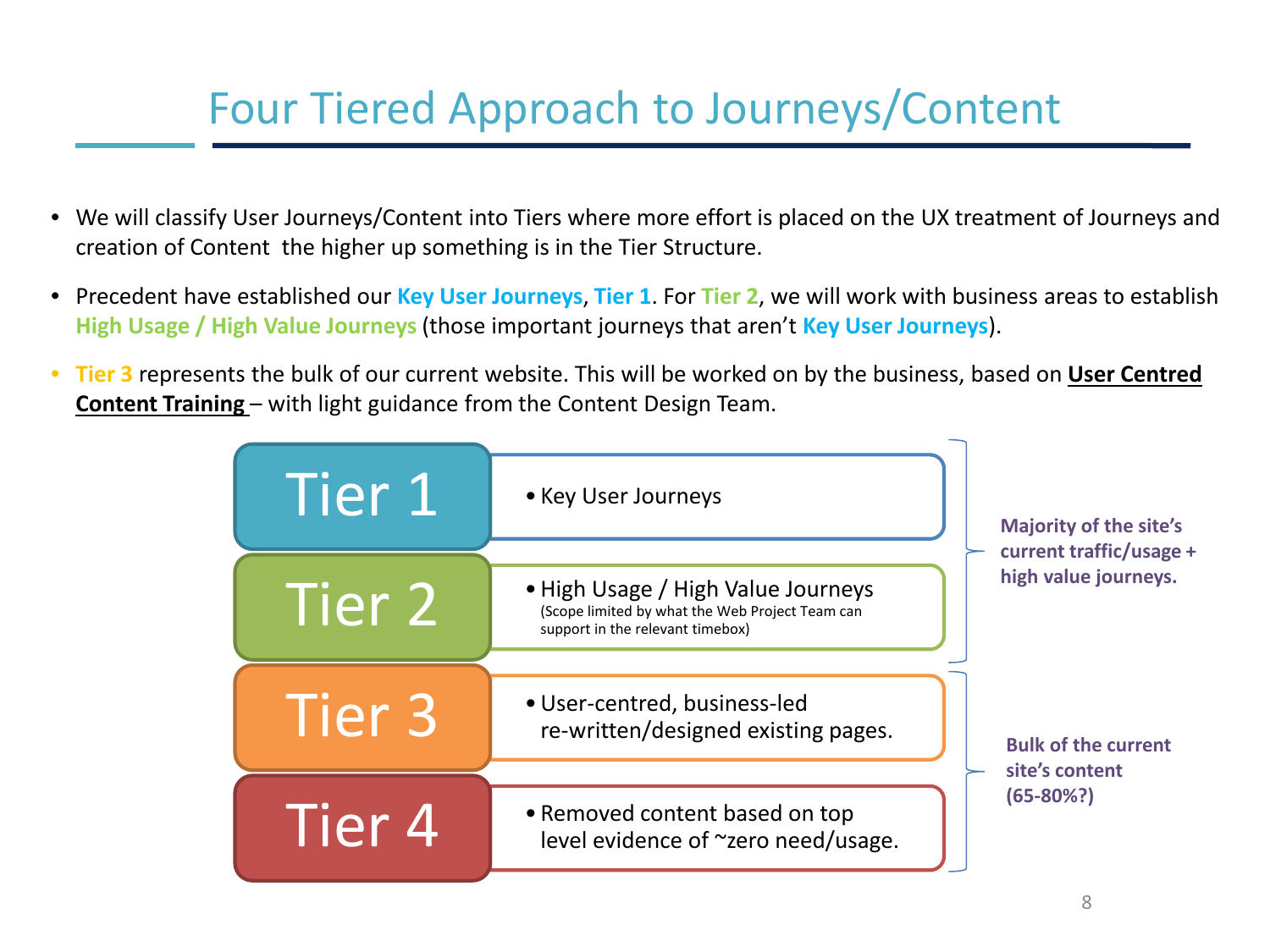## Roadmap + Phases

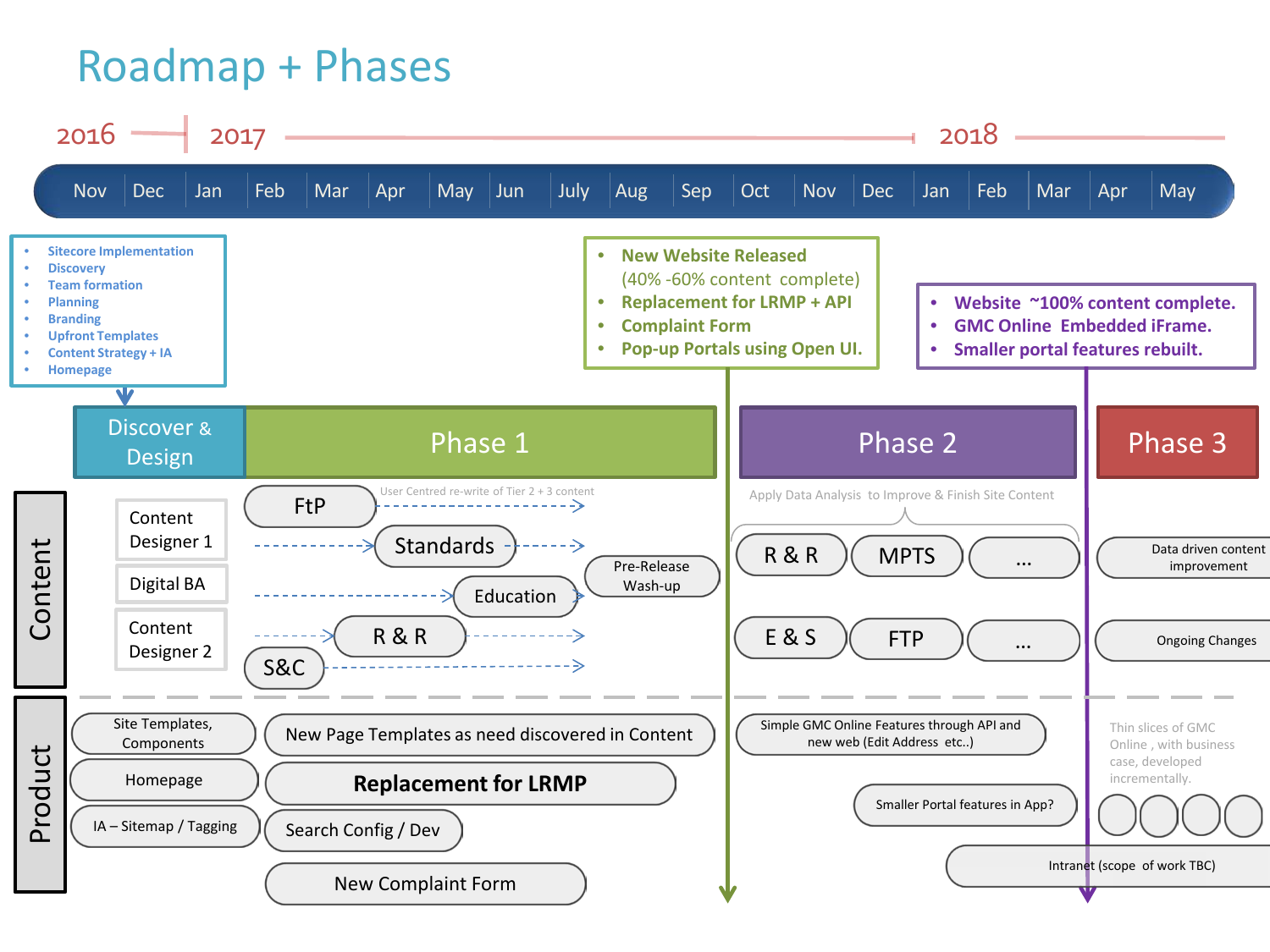## Discover, Design & Site Build + Phase1

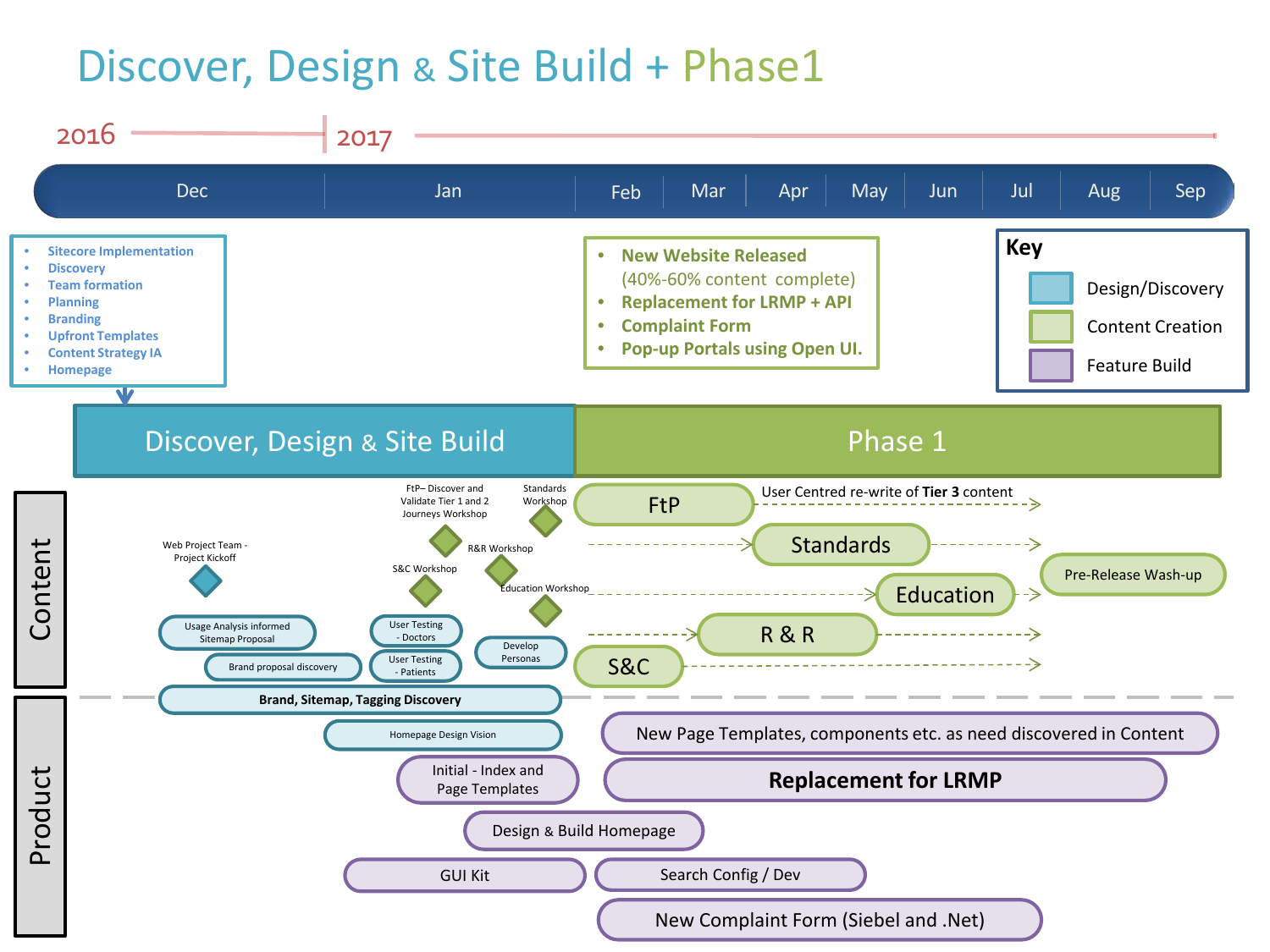## One directorate, Tier 1 and Tier 2 focus

and simple design/images.

|                                                                                                                                                                                                                                     | 1<br><b>Content Workshop</b> | <b>Content Sprint 1</b>   | <b>Content Workshop 2</b>                                                                                                                                                                                            | <b>Content Sprint 2</b> | S<br><b>Content Workshop</b> | <b>Content Sprint 3</b> | 4<br><b>Content Workshop</b> |  | <b>Content Sprint 4</b> |  |
|-------------------------------------------------------------------------------------------------------------------------------------------------------------------------------------------------------------------------------------|------------------------------|---------------------------|----------------------------------------------------------------------------------------------------------------------------------------------------------------------------------------------------------------------|-------------------------|------------------------------|-------------------------|------------------------------|--|-------------------------|--|
|                                                                                                                                                                                                                                     |                              | <b>Content Workshop 1</b> |                                                                                                                                                                                                                      |                         |                              | <b>Content Sprint 1</b> |                              |  |                         |  |
| Our <b>Business Analyst (BA)</b> will frame the sub-section of User Journeys<br>we're looking at within this sprint and present the UX thinking.                                                                                    |                              |                           | After establishing the work to be done by the business and the Content<br>Designer within the workshop, work begins for a week (sitting in one<br>area as a team).                                                   |                         |                              |                         |                              |  |                         |  |
| One of our <b>Content Designers (CDs)</b> will focus on the relevant sub-section<br>of the existing website, along with usage figures to support thinking in the<br>session.                                                        |                              |                           | • The Content Designer is the expert and leads the business<br>representatives in creating high quality content.                                                                                                     |                         |                              |                         |                              |  |                         |  |
| Both the BA and the CD will co-run the workshop, presenting the above to<br>relevant business representatives, to drive the workshop's discussion.                                                                                  |                              |                           | The BA keeps abreast of progress and monitors the pace we are moving<br>through re-writing content to make sure we are able to get through the<br>required content                                                   |                         |                              |                         |                              |  |                         |  |
| The expected output from each workshop is a set of tickets, mapped<br>against User Journeys, that represent what the CD will be working on with<br>the business to create during a week long Content Sprint 1.                      |                              |                           | • We must complete Tier 1 work in the timebox.                                                                                                                                                                       |                         |                              |                         |                              |  |                         |  |
| Where special content is identified (e.g. video or infographics), it will be<br>handled aside from these content sprints and developed and slotted into<br>place in the following weeks.                                            |                              |                           | Any Tier 2 work we don't complete is moved to Tier 3 for the business to<br>re-write outside of this focus.<br>In priority order, we'll complete ticket by ticket; creating new content to                           |                         |                              |                         |                              |  |                         |  |
| Where new technical development work is identified (e.g. a new<br>template), the BA will take that in to the next product sprint to be created<br>by ES developers within two weeks and then fed back in to be used on the<br>site. |                              |                           | replace the old, producing new content where there's a gap in fulfilling a<br>User Journey fully, and removing content where it is no longer required.                                                               |                         |                              |                         |                              |  |                         |  |
|                                                                                                                                                                                                                                     |                              |                           | Where more complicated content is required (images, infographics,<br>videos, new components in Sitecore) this will be taken out from the<br>sprint and be dealt with separately to keep the focus on written content |                         |                              |                         |                              |  |                         |  |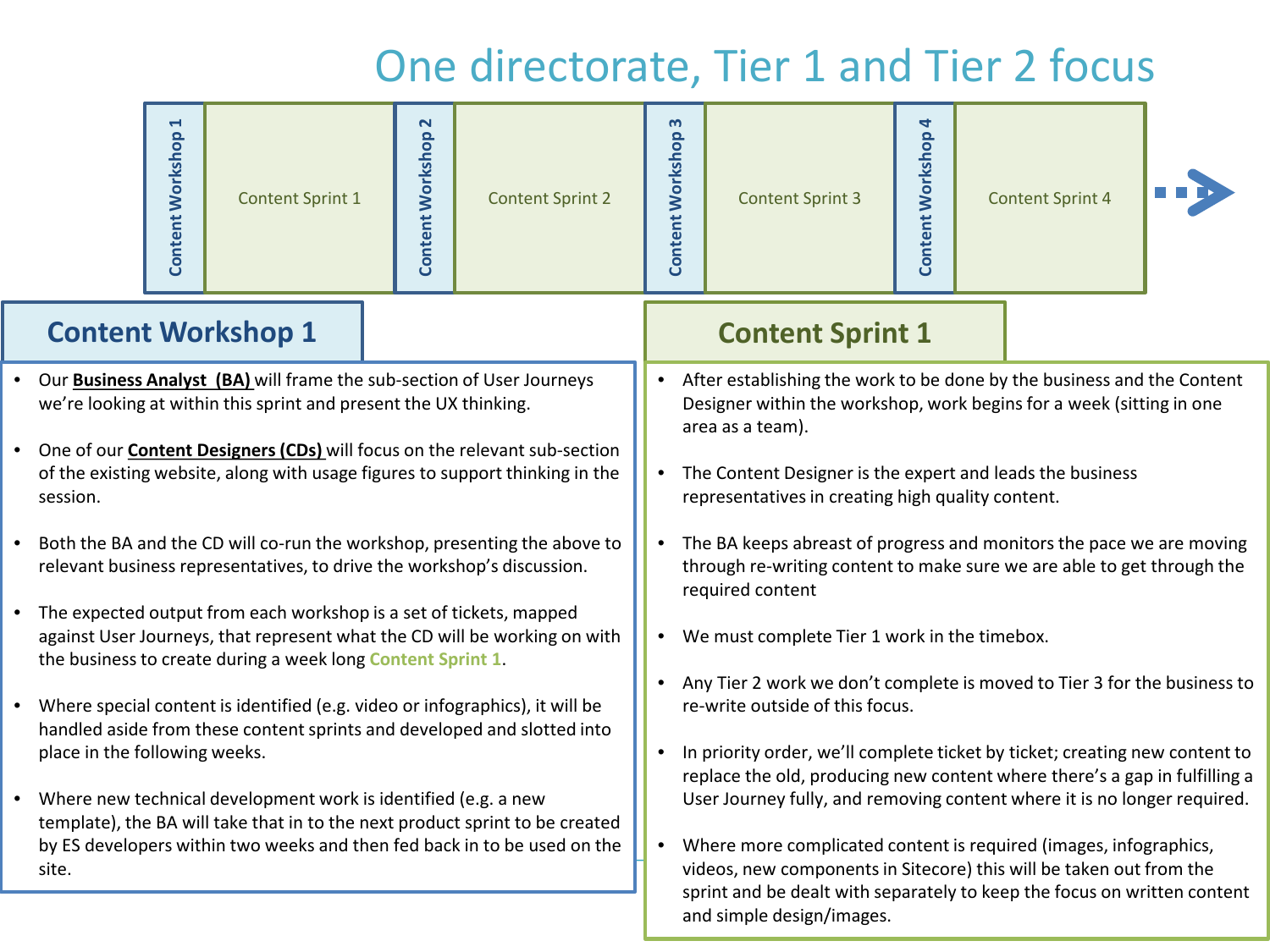Performance and Resources Board meeting, 24 January 2017

**7 – Digital Media Strategy Roadmap**

### **7 - Annex B**

**Digital Media Strategy RoadMap**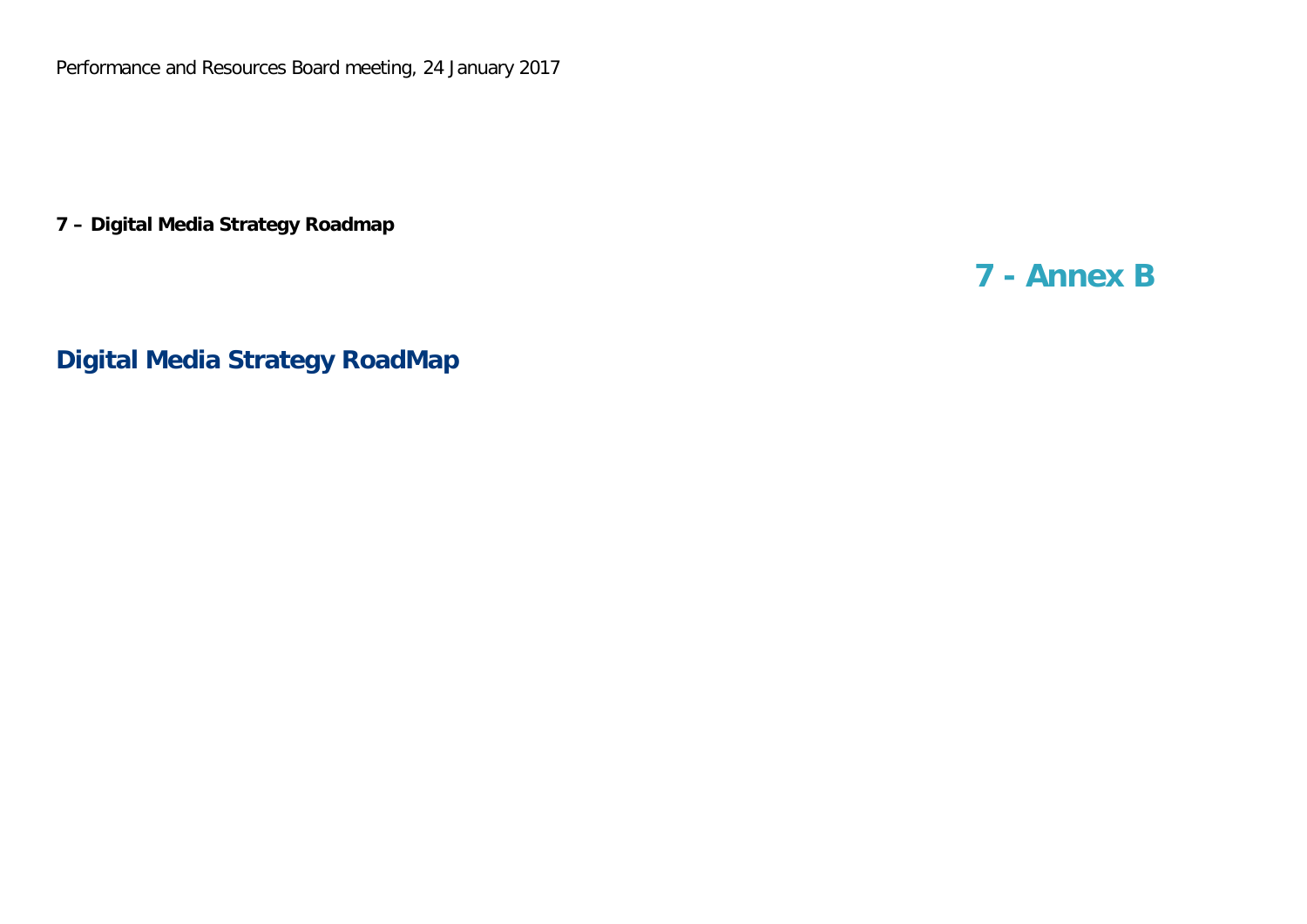| Year 1                                                                                                                                                                                                                                                                                        |                                                                                                                                                                                                                                                                                                                                                                                                                                                                                                 | Year 2                                                                                                                                                                                                                                                                                                                                                                                                                                                                                                                                                                                                                  |
|-----------------------------------------------------------------------------------------------------------------------------------------------------------------------------------------------------------------------------------------------------------------------------------------------|-------------------------------------------------------------------------------------------------------------------------------------------------------------------------------------------------------------------------------------------------------------------------------------------------------------------------------------------------------------------------------------------------------------------------------------------------------------------------------------------------|-------------------------------------------------------------------------------------------------------------------------------------------------------------------------------------------------------------------------------------------------------------------------------------------------------------------------------------------------------------------------------------------------------------------------------------------------------------------------------------------------------------------------------------------------------------------------------------------------------------------------|
| Audit web content<br>Deliver user-centred "re-designed content"<br>Technology review including new CMS<br>Agency appointed for new site<br>Pilot project governance and workflows in place<br>Run first pilot projects<br>GMC engagement in relevant patient, doctor and<br>student platforms | Define content strategy and priority<br>content for Phase 1 of Web Project<br>Define UX/IA and design for new<br>website<br>Implement content strategy across<br>priority and non-priority web<br>content (Phase 1 of web project)<br>New website (not public) alpha<br>Launch new responsive website<br>$\bullet$<br>LRMP (The register) changes<br>implemented<br>Start work on Phase 2 of Web<br>Project (processing contents not<br>processed in Phase 1)<br>Training in SiteCore (new CMS) | • Further user-centred content training<br>Actionable web analytics available on new<br>website and website KPIs finalised and<br>benchmarked<br>Develop new digital content governance<br>model<br>Define social media strategy<br>Personalised e-comms trials<br>Pilot joint e-comms with Royal Colleges<br>and other partners<br>Organisational engagement - (awareness<br>of DMS, how people can be involved,<br>timelines of delivery (Agile working)<br>Benchmarking success - seminars, policy<br>case studies, open forum, progress<br>update, dashboard<br>Scoping requirements and user need for<br>Live Chat |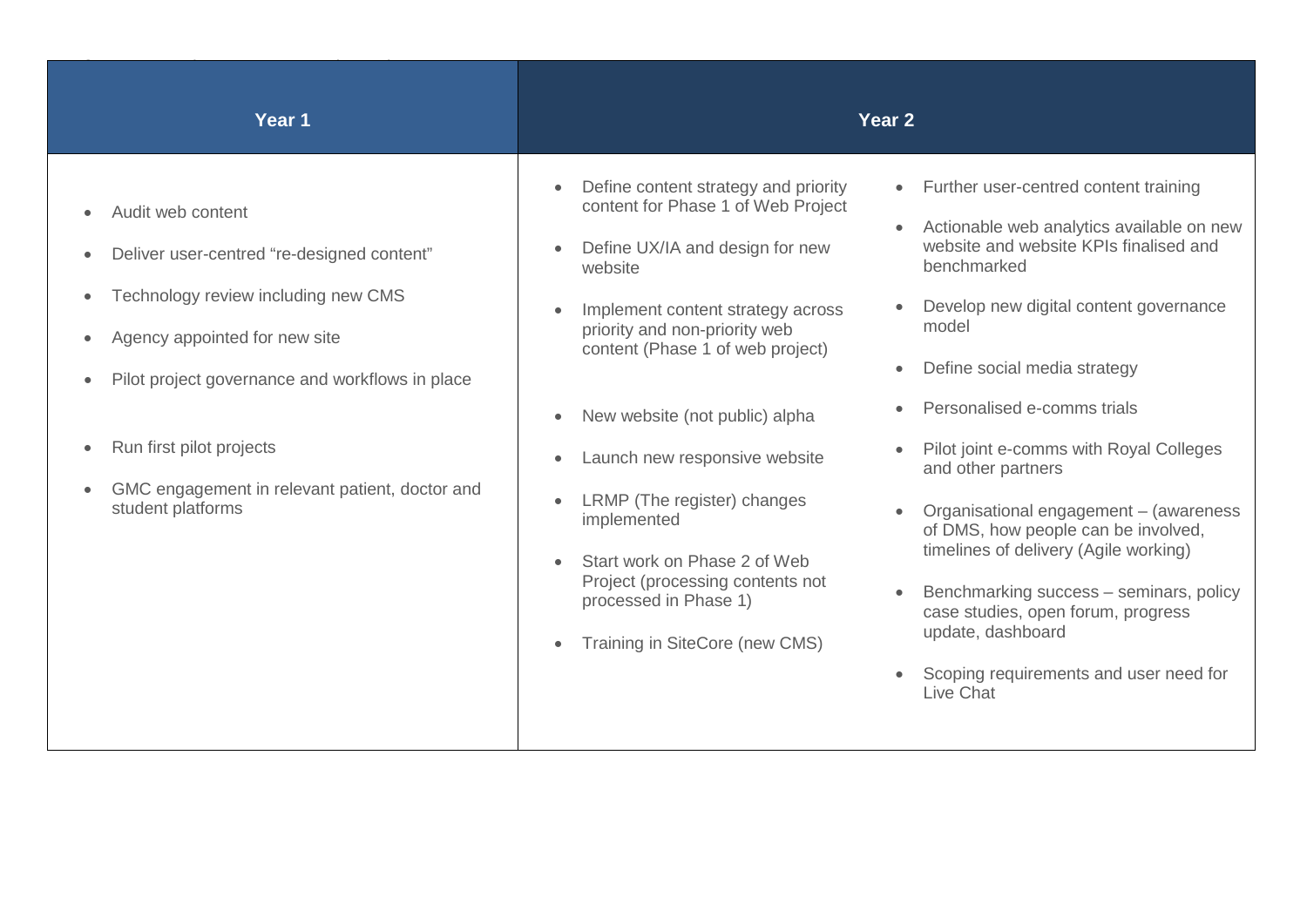| Year <sub>3</sub>                                                                                                                       | Year 4                                                                                                   |
|-----------------------------------------------------------------------------------------------------------------------------------------|----------------------------------------------------------------------------------------------------------|
| Complete Phase 2 of Web Project (processing contents not processed<br>in Phase 1)                                                       | Complete Phase 3 of Web Project (review and consolidate<br>governance, work on developing new apps)      |
| Implement social media strategy                                                                                                         | Review and refresh website                                                                               |
| Content partnership trials                                                                                                              | Content partnerships set up based on lessons from trials                                                 |
| Roll out joint e-comms with Royal Colleges                                                                                              | More new offers identified and co-created with doctors.                                                  |
| User insight and feedback report and recommendations on new<br>website (Robust user testing following launch to lead refresh in year 4) | Voice search, answered through natural language processing on<br>phones, smart watches etc. (like SIRI). |
| Website personalisation improvements (GMC Online, GMC Connect)                                                                          | Improved user experience on GMC third party sites (jobs, e-<br>$\bullet$<br>consultation)                |
| Digital customer service trials                                                                                                         |                                                                                                          |
| Live Chat pilot / implementation (dependent on outcomes of needs<br>analysis)                                                           |                                                                                                          |
| Intelligent FAQ trials                                                                                                                  |                                                                                                          |
| Analytics available throughout GMC digital estate                                                                                       |                                                                                                          |
| New offers identified and co-created with doctors                                                                                       |                                                                                                          |
| GMC module on doctors.net (cost permitting)                                                                                             |                                                                                                          |
|                                                                                                                                         |                                                                                                          |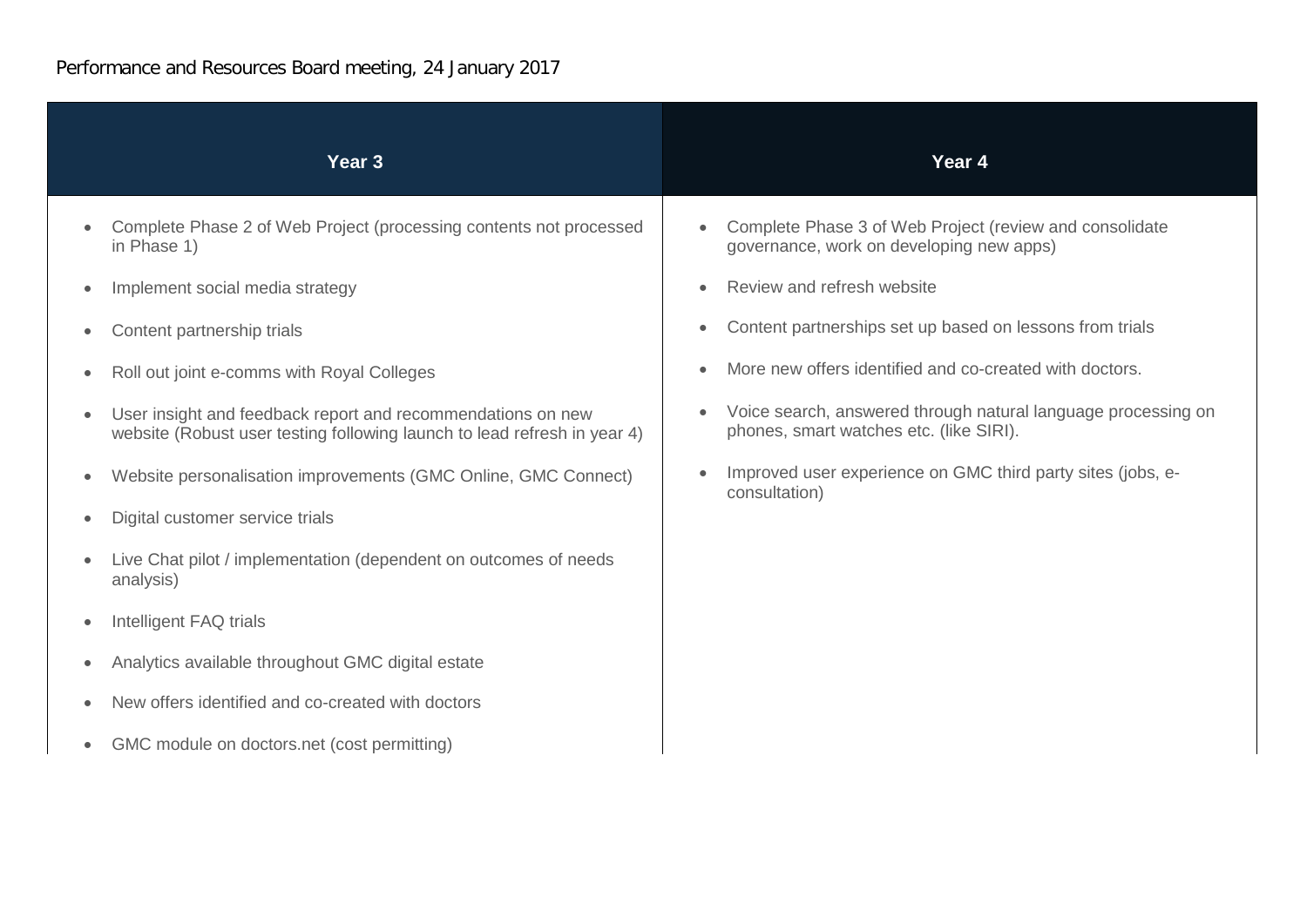### **ONGOING ACTIVITIES (milestones currently in development)**

- Internal comms and engagement
- Changes in culture, processes and roles
- Developing community of practice
- Building and acting on user insights
- Continuous analysis and optimisation of experience and technical robustness of digital estate
- Reviewing and updating vision and roadmap during organisational strategic planning cycle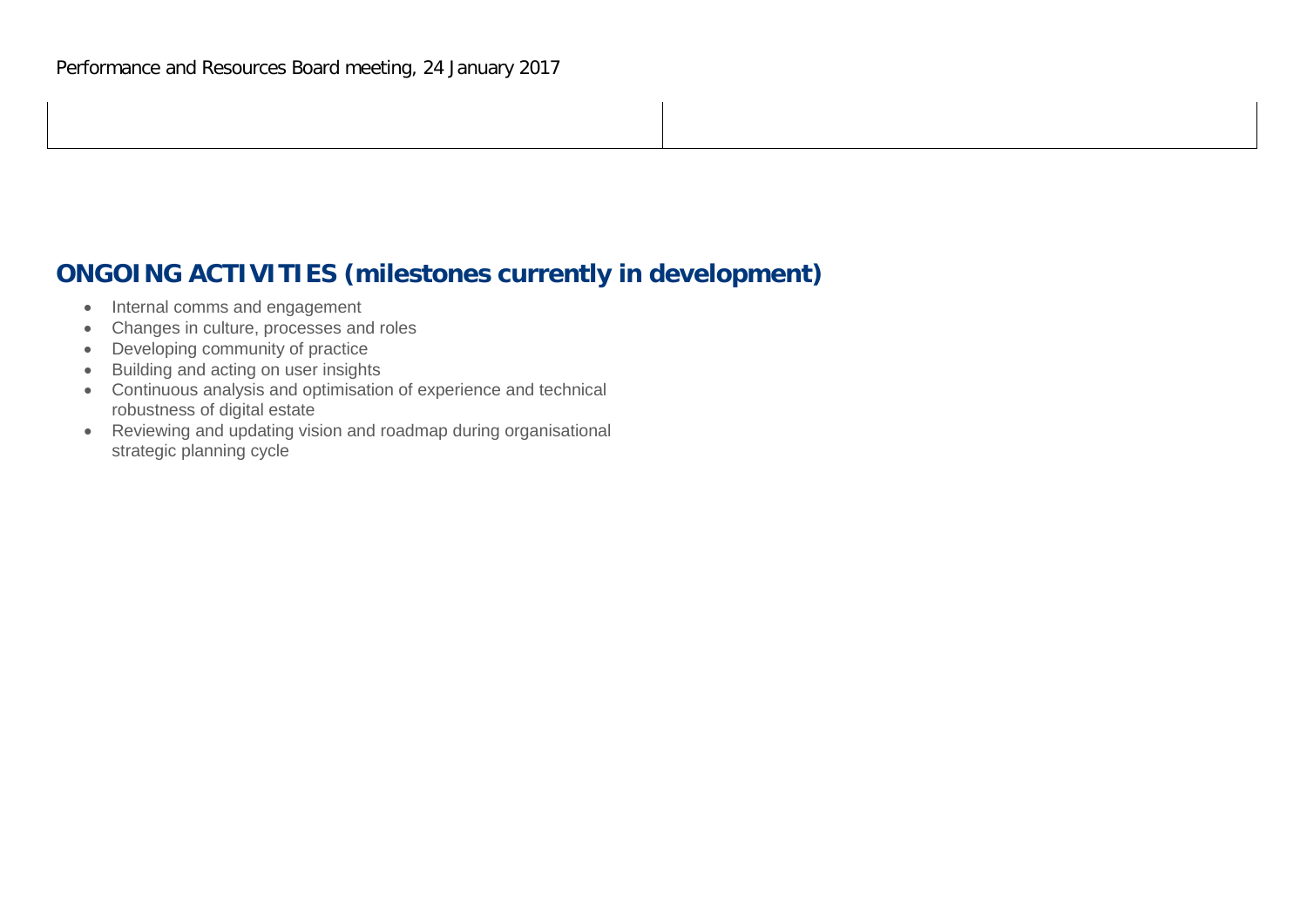Council seminar/closed session/meeting, insert date

## General Medical Council

The GMC is a charity registered in England and Wales (1089278) and Scotland (SC037750)

Working with doctors Working for patients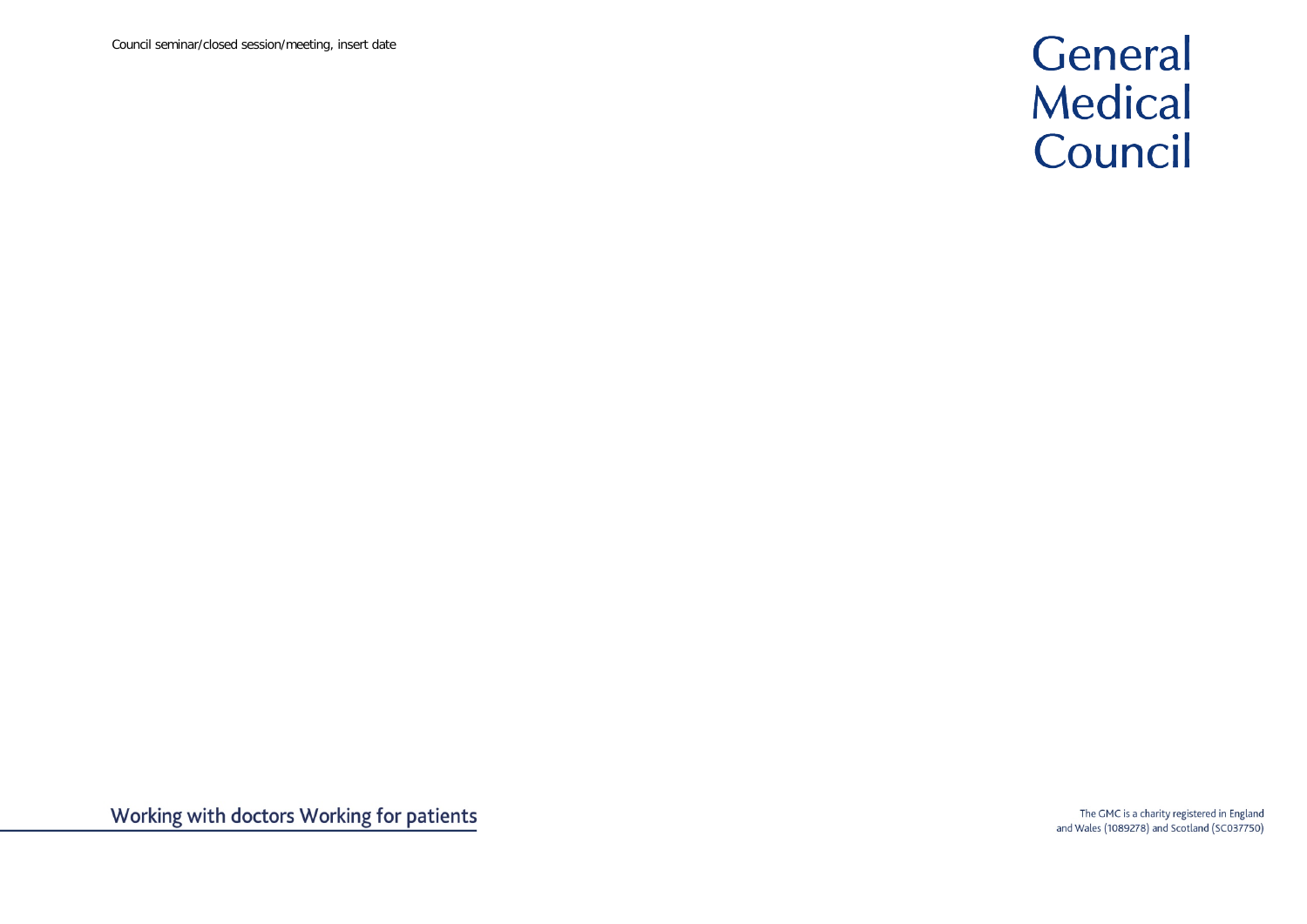### **7 – Digital Media Strategy**

# General **Medical** Council

### **7 – Annex C**

### **Project Board terms of reference**

### **Purpose**

- **1** The purpose of this document is to outline the roles and responsibilities of the digital media strategy project board.
- **2** The ambition of the digital media strategy is to provide an easy, joined up, personalised experience of the GMC for medical students, doctors and other key audiences throughout their relationship with the GMC, across all GMC channels, and in particular online.
- **3** The strategy will help us transform our content to be simple to find, easy to use and understand, as well as being simple and cost-effective to create, publish, manage and optimise.
- **4** The strategy includes a recommendation to develop a new website and a review of the supporting technology to ensure our ambitions can be achieved, including steps to ensure that those who are not able to engage digitally are not left out.

### **Membership, Governance and Remit**

- **5** The project board is a designated resource that will be available to provide advice and guidance on the implementation of the strategy.
- **6** The board is made up of Assistant Directors and is co-chaired by Stephanie McNamara, AD Communications, and Rachel Mooney, AD Information Systems. The board will include colleagues from directorates responsible for significant parts of the GMC website and other online communication channels/applications (education, standards, registration & revalidation, and fitness to practise).
- **7** The project board may identify the need for additional members, as work progresses. Members may step down or nominate another representative with the approval of the project board and chair.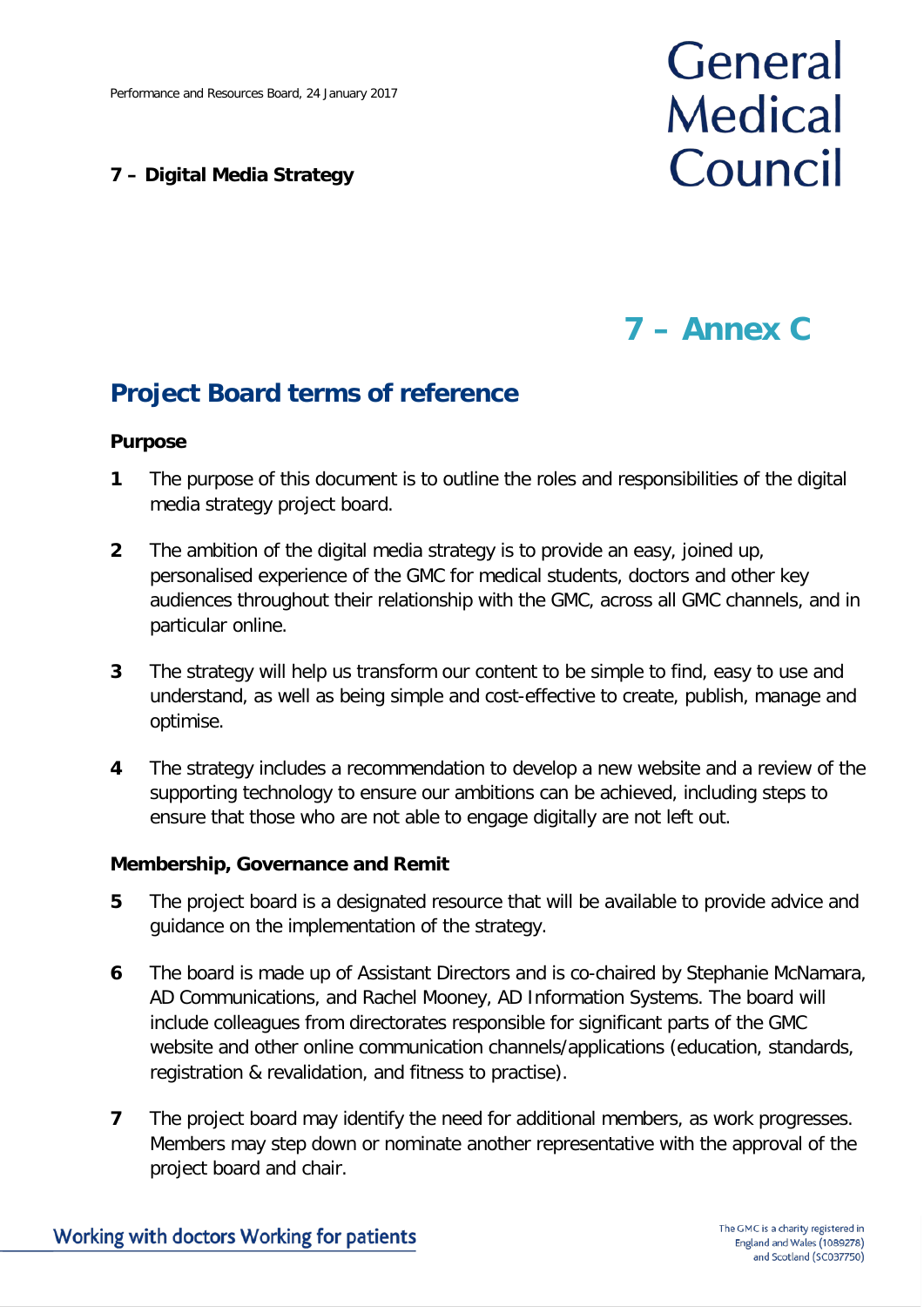The project is governed by the Programme Board serving as the central coordination and tracking the project's critical path, outputs and benefits. The Programme Board reports into the Performance and Resources Board. This Project Board will report on

- **8** The project is governed by the Programme Board serving as the central coordination and tracking the project's critical path, outputs and benefits. The Programme Board reports into the Performance and Resources Board. This Project Board will report on progress to the Programme Board and the Chairs are accountable to the Chair of the Programme Board.
- **9** Frequency: the project board will meet on a monthly basis. Other work, such as document reviews and updates may be requested at any time over email.
- **10** The project board is responsible for:
	- **a** monitoring the project plan, ensuring milestones are being met
	- **b** identifying and solving/mitigating issues/risks and escalating when necessary
	- **c** ensuring user needs are understood and accurately specified
	- **d** ensuring project plans, proposals and specifications are realistic and viable
	- **e** acting as an ambassador for the project within their area or directorate
	- **f** providing a forum for the parts of the business to tell success stories, share ideas about elements of the project
	- **g** understanding the level of engagement across the organisation and what people are saying/thinking about the digital strategy
- **11** Anna Jenkins will be providing project support to the board. The agenda will consist of work stream updates; however any member may add an item with five days' notice.

#### **Work streams**

- **12** The following are key deliverables for project implementation in Year 2:
	- Define content strategy and priority content for Phase 1 of Web Project
	- Define UX/IA and design for new website
	- **Implement content strategy across priority and non-priority web content (Phase 1** of web project)
	- **New website (not public) alpha**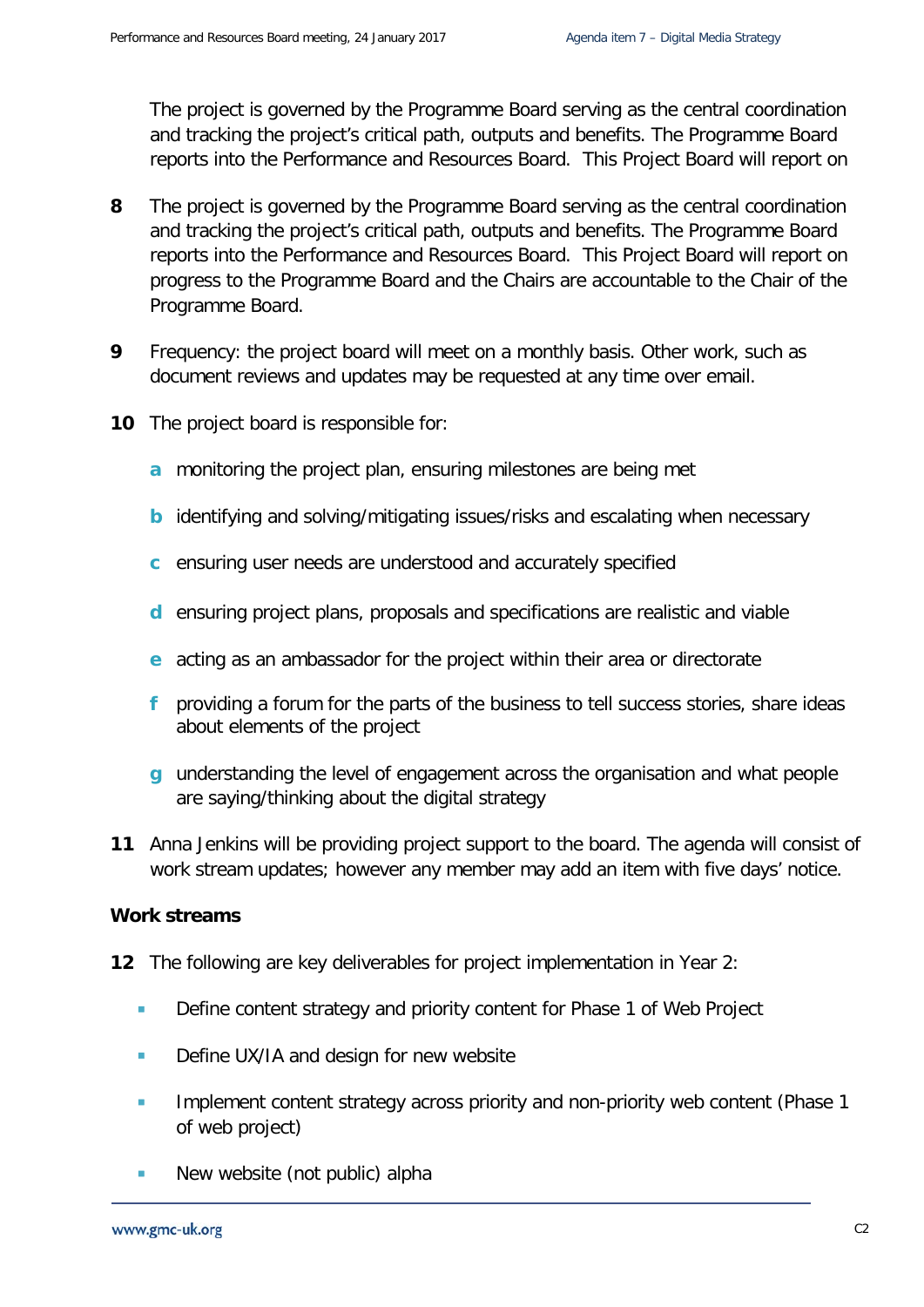- **Launch new responsive website**
- **LRMP** (The register) changes implemented
- Start work on Phase 2 of Web Project (processing contents not processed in Phase 1)
- **Training in SiteCore (new CMS)**
- **Further user-centred content training**
- **EXTERGHED Actionable web analytics available on new website and website KPIs finalised and** benchmarked
- Develop new digital content governance model
- Define social media strategy
- **Personalised e-comms trials**
- **Pilot joint e-comms with Royal Colleges and other partners**
- **Communisational engagement (awareness of DMS, how people can be involved,** timelines of delivery – agile working)
- Benchmarking success seminars, policy case studies, open forum, progress update, dashboard
- Scoping requiremrnts and user need for Live Chat.

#### **Project objectives**

- **13** The project has five strategic aims:
	- **Easy, joined up, personalised online and offline experiences for priority audiences** throughout their relationship with us across our own channels and others.
	- **Content that is simple to find, understand and act on and cost-effective to create,** publish, manage and optimise.
	- **Enhancing our relationships with, and delivering more value to, our key audiences** by defining our offerings based on user needs.
	- **Working with strategic partners to create content for, and publish to, our priority** hard-to-reach audiences.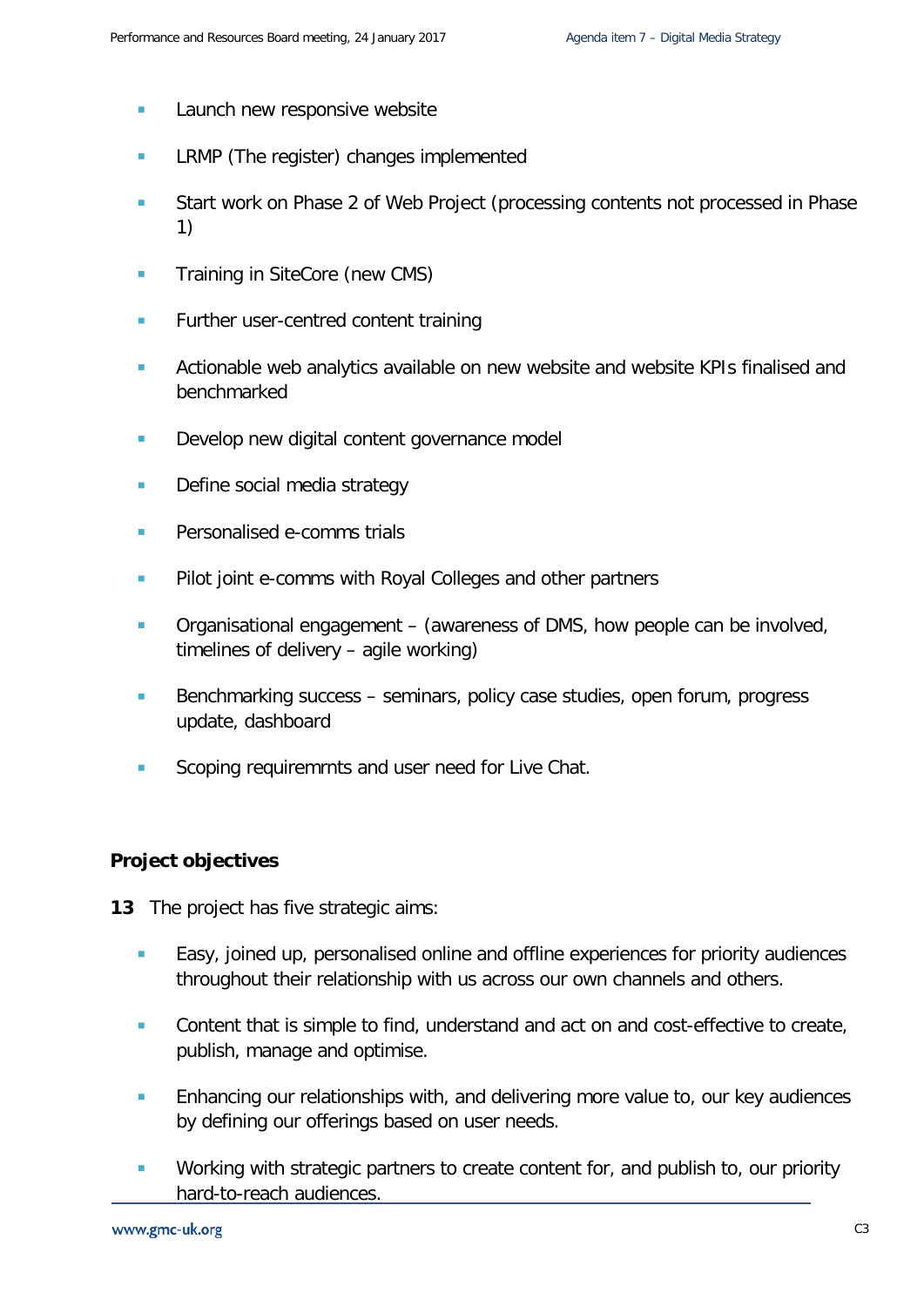Becoming more efficient and effective, and providing excellent experiences by continuing to simplify and speed up processes for doctors, patients, partners and staff.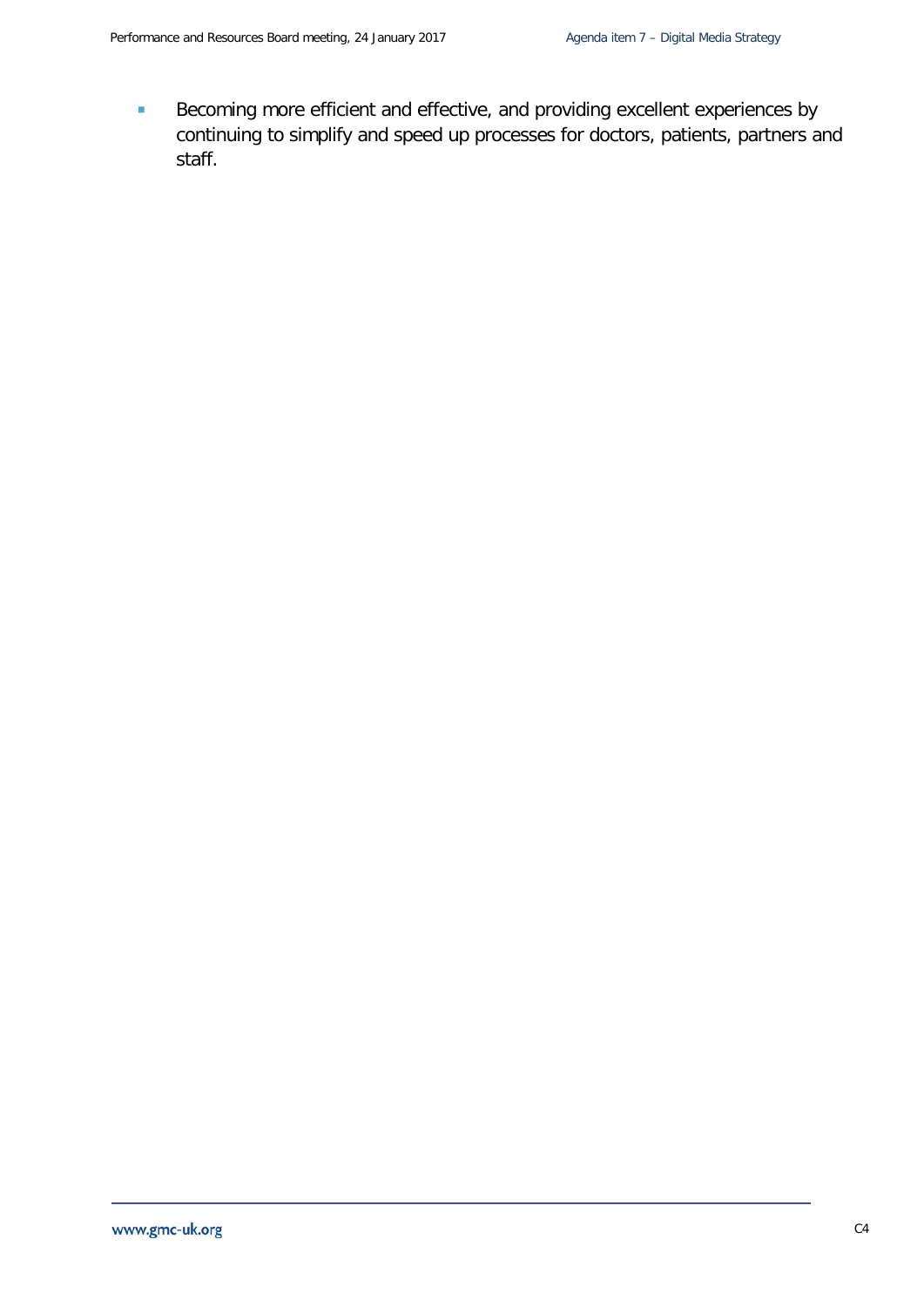### **Strategic Communication Programme Board Terms of Reference**

### **Purpose**

- **14** This document outlines the roles and responsibilities of the Programme Board and the objectives for the project.
- **15** The Board's purpose is to support the delivery of the GMC's strategic communication projects. These projects, which constitute the bulk of the Innovation portfolio within the Change Programme, are interlinked and they require a large amount of crossdirectorate work in 2016. The Board will provide consistency, help communications, ensure delivery and provide a forum for ensuring rapid progress.

### **The Programme Board**

- **16** The Programme Board is established to review strategic communication projects through the organisation, focusing on the delivery of the programmes critical path, project outputs and benefits. The Board is made up of senior GMC colleagues from key directorates involved.
- **17** Frequency: the Programme Board will meet every two months. Papers will be submitted one week in advance of the meetings unless otherwise agreed by the Chair.

### **Reporting groups**

- **18** This Programme Board will support the delivery of a number of projects under the Innovation Portfolio of the Change Programme, and will report into the Performance and Resources Board.
- **19** The strategic communications projects are governed by the Programme Board serving as the central coordination to track the projects' critical path, outputs and benefits.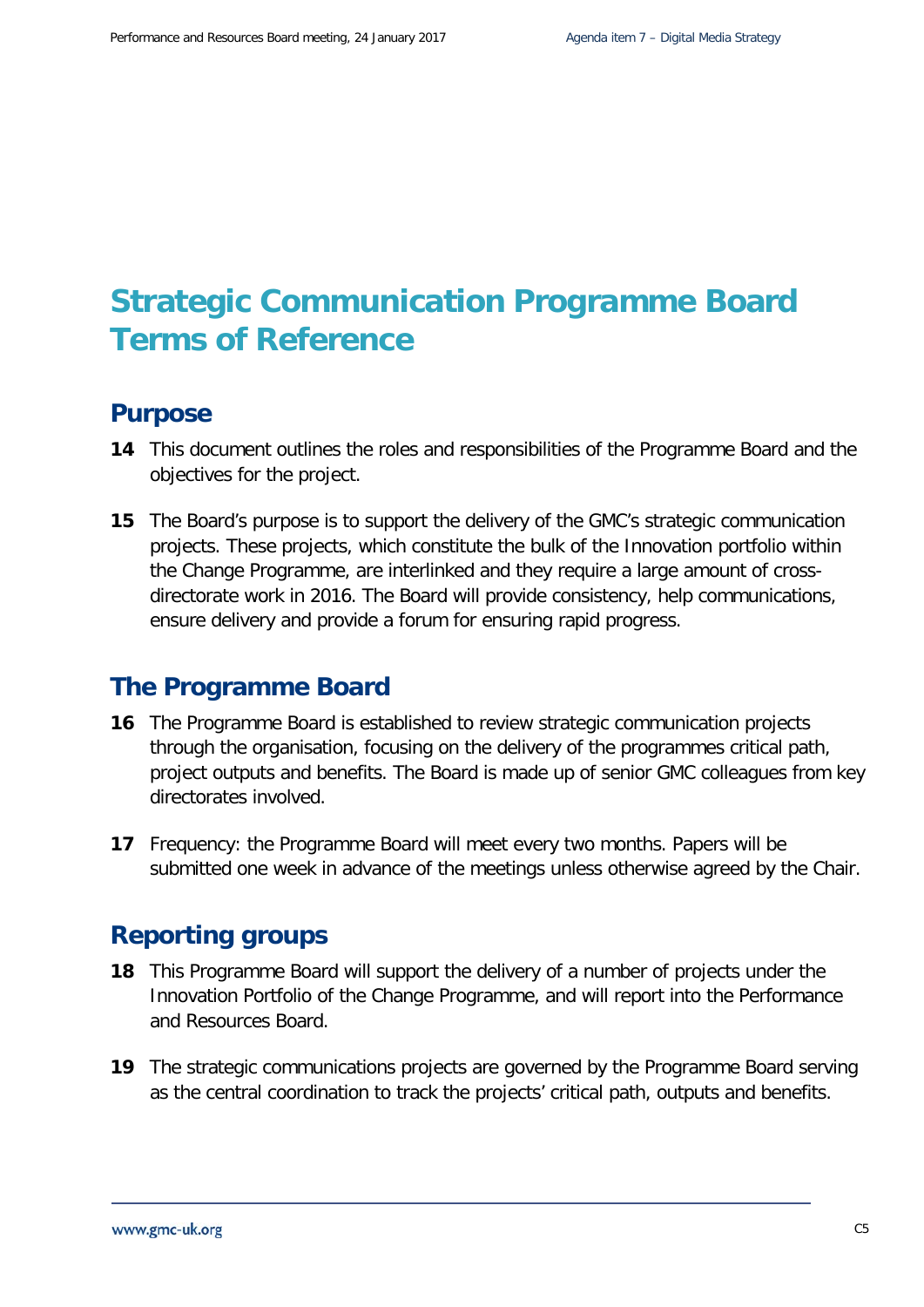### **Members**

| <b>Name</b>           | <b>Role</b>     | <b>Directorate</b>              |
|-----------------------|-----------------|---------------------------------|
| Paul Buckley - Chair  | <b>Director</b> | Strategy and Communications     |
| Una Lane              | <b>Director</b> | Registration and Revalidation   |
| Anthony Omo           | <b>Director</b> | <b>Fitness to Practice</b>      |
| <b>Colin Melville</b> | <b>Director</b> | <b>Education and Standards</b>  |
| Neil Roberts          | <b>Director</b> | Resources and Quality Assurance |

**20** Members above as of 1 February 2017.

### **Responsibilities**

- **21** The Board is responsible for:
	- **a** ensuring that project plans are being delivered on schedule
	- **b** removing barriers to progress
	- **c** assuring collaboration across directorates and projects
	- **d** identifying resources and priorities
	- **e** ensuring there is continued business justification
	- **f** ensuing the projects are working towards the realisation of benefits
	- **g** escalating issues as necessary to the COO and/or Performance and Resources Board.

#### **Inputs**

- **22** The Programme Board will be provided with:
	- monthly highlight reports from each of the projects
	- minutes from the project managers meeting
	- project risk registers
	- ad hoc requests for approval by the project managers

### **Outputs**

**23** The Programme Board may produce any of the following:

www.gmc-uk.org